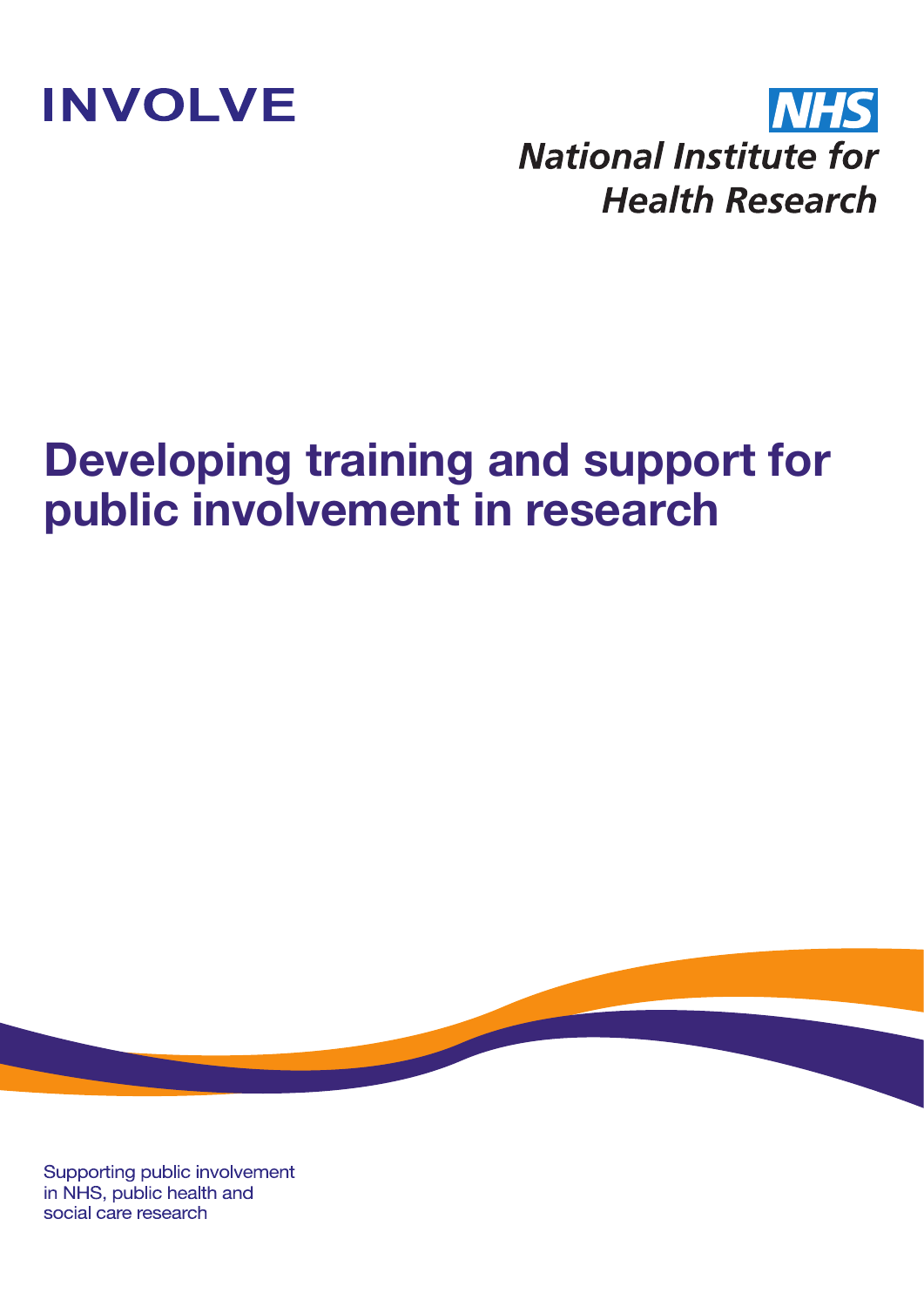# About this report

This report is for people who are planning training and support for public involvement in research. It offers a general overview of the things to think about when developing training and support packages for members of the public, researchers or both. This report is part of a larger online resource about training and support which is available in the Resource Centre of the INVOLVE website www.invo.org. uk/resource-centre/training-resource/

This report was written by **Kristina Staley** and **Bec Hanley** of TwoCan Associates and **Alison Faulkner**. TwoCan Associates took the lead in collecting information and drafting all the guidance and advice sections. Alison Faulkner collected the information to write the case studies.

The publication was developed with the support, expertise and guidance of INVOLVE Coordinating Centre staff and an advisory group of INVOLVE members:

**Lucy Simons**, Public Involvement Advisor, INVOLVE Coordinating Centre

**Helen Haves**, Knowledge and Communication Manager, INVOLVE Coordinating Centre

**Sarah Buckland, Director, INVOLVE** Coordinating Centre

**Ade Adebajo**, Consultant Physician in Rheumatology, Barnsley Hospital NHS Foundation Trust

**Rosemary Barber**, Honorary Senior Research Fellow at the University of Sheffield, School of Health and Related Research (ScHARR)

**David Evans.** Professor of Applied Health Research (Public Involvement), University of West of England, Bristol

**Mary Nettle**, Independent mental health user consultant

**Christine Vial**, Service user and carer

INVOLVE is funded by and part of the National Institute for Health Research

#### **This report should be referenced as:**

INVOLVE (2012) Developing training and support for public involvement in research. INVOLVE, Eastleigh.

### **Let us know what you think**

We welcome your comments and feedback on this resource. Please also send us ideas for more case studies and links to other useful resources.

Send your comments, information and ideas to: training@invo.org.uk

### **Terms used**

INVOLVE defines public involvement in research as research being carried out **'with'** or **'by'** members of the public rather than **'to'**, **'about'** or **'for'** them. This includes, for example, working with research funders to prioritise research, offering advice as members of a project steering group, commenting on and developing research materials and undertaking interviews with research participants.

When using the term 'public' we include patients, potential patients, carers and people who use health and social care services as well as people from organisations that represent people who use services. Whilst all of us are actual, former or indeed potential users of health and social care services, there is an important distinction to be made between the perspectives of the public and the perspectives of people who have a professional role in health and social care services.

In the examples cited in the report, the terms reflect those used by the authors such as research advocate, consumer or lay member instead of public.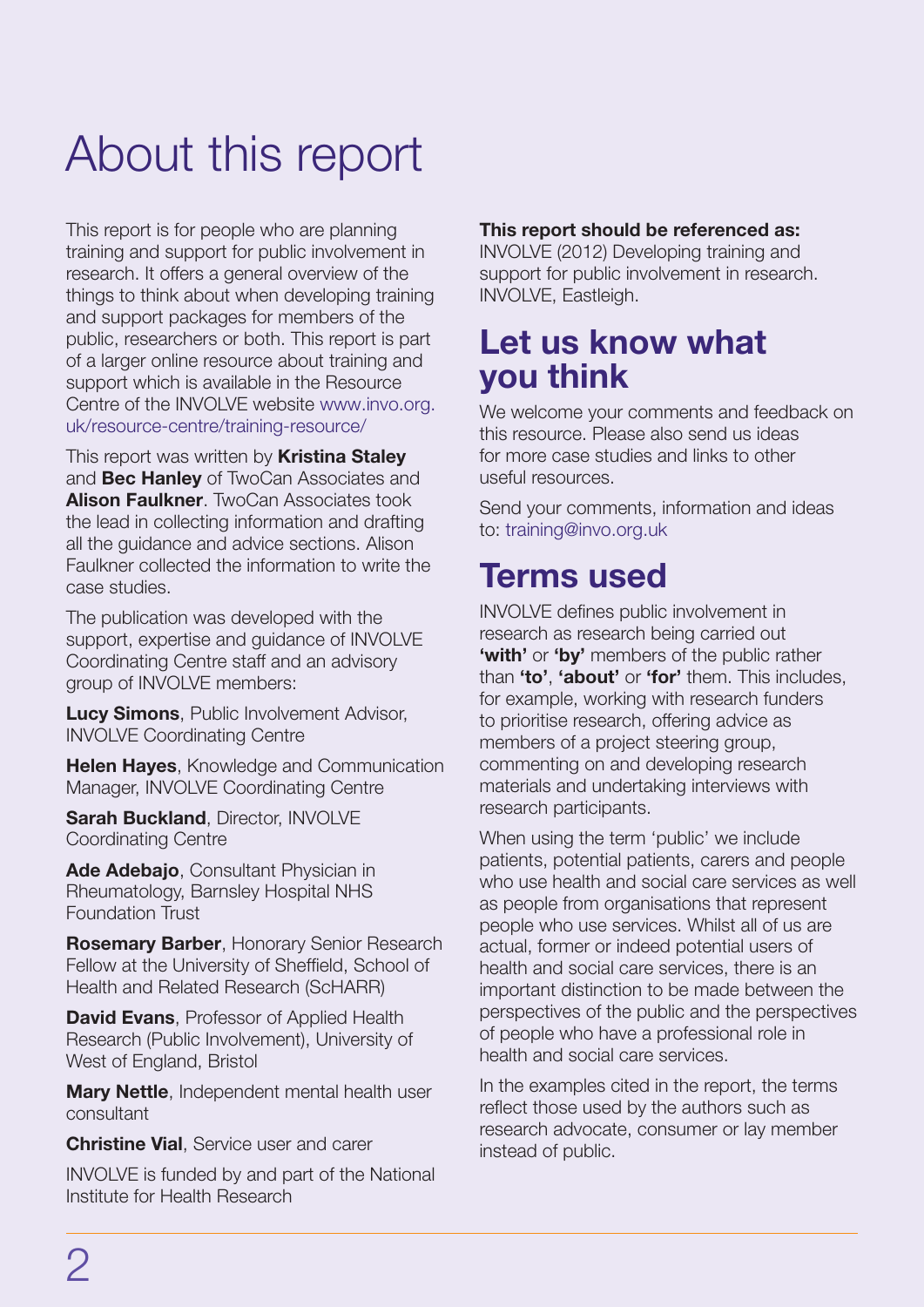# **Contents**

#### **© INVOLVE NOVEMBER 2012**

This publication is the copyright of INVOLVE. We are happy for our materials to be downloaded, printed out, copied, used or distributed free of charge for non-commercial purposes. Where our materials are copied, used or distributed, the source of the material must be identified and the copyright status acknowledged. No alteration or adaptation of any of the materials may be made without obtaining the permission of INVOLVE. Reproduction or distribution of materials either in whole or in part for a commercial purpose is prohibited without the prior written permission of INVOLVE.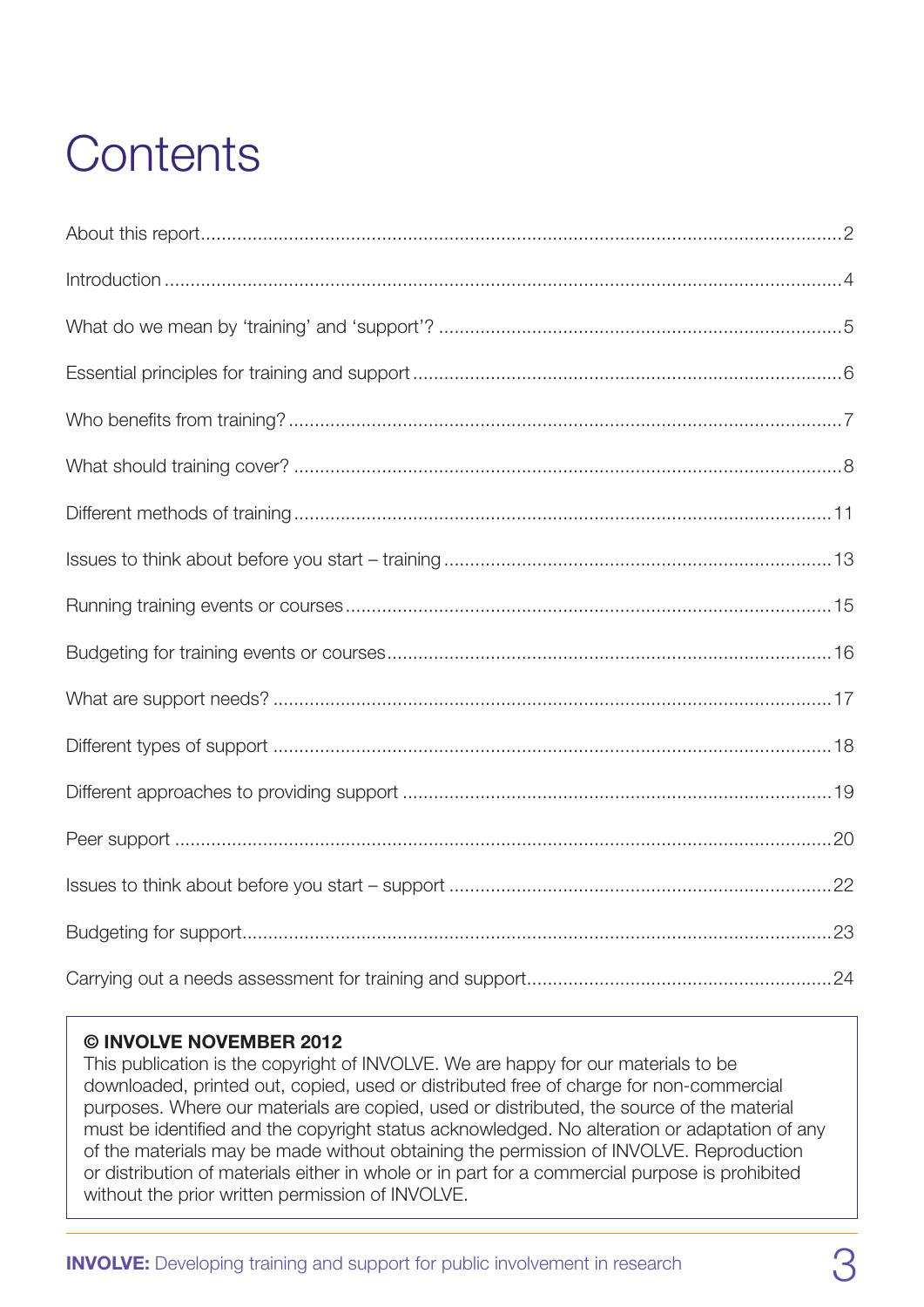## **Introduction**

There are a number of different situations in which people will need training and support for public involvement in research. These range from large research organisations aiming to train a large number of researchers working across a network, where a formally run training course might be appropriate, through to individual researchers developing informal 'onthe-job' approaches to train and support one or two members of the public on a small, lowbudget project.

Tailoring training and support for public involvement to each individual situation, if possible, is helpful and constructive.

This publication offers advice and guidance to help you develop your own training and support packages suited to different situations and contexts. It is part of a larger online resource which holds a collection of full case studies and also provides detailed information about planning training and support for five common ways of involving the public in research:

- **n** research panel member
- project advisory group member
- project steering group member
- nublic reviewer
- peer interviewer.

The information in this report and online resource is drawn from the direct experience of training and support by members of the public, researchers, trainers and public involvement specialists. This might be people's experience of being a participant in training or support initiatives or experience of providing training or support. Contributors took part in a group conversation or individual interview to identify the key points for the main topics. A list of all contributors is available in the online resource at www.invo.org.uk/acknowledgements-andcontributors

This resource does not offer 'off-the-shelf' training programmes or a directory of training courses. This is because:

- $\blacksquare$  There are very few publicly available training courses – most are developed for an internal audience (people working for or with a particular organisation) or they are integrated into individual research projects.
- **n** Most off-the-shelf programmes need to be tailored to the situation – many are developed for a specific audience or situation, so may not be directly relevant to other situations or groups of people.
- Some people are reluctant to share the details of their training programme – quite fairly as they may have invested significantly in developing them and may be dependent on delivering training for their living.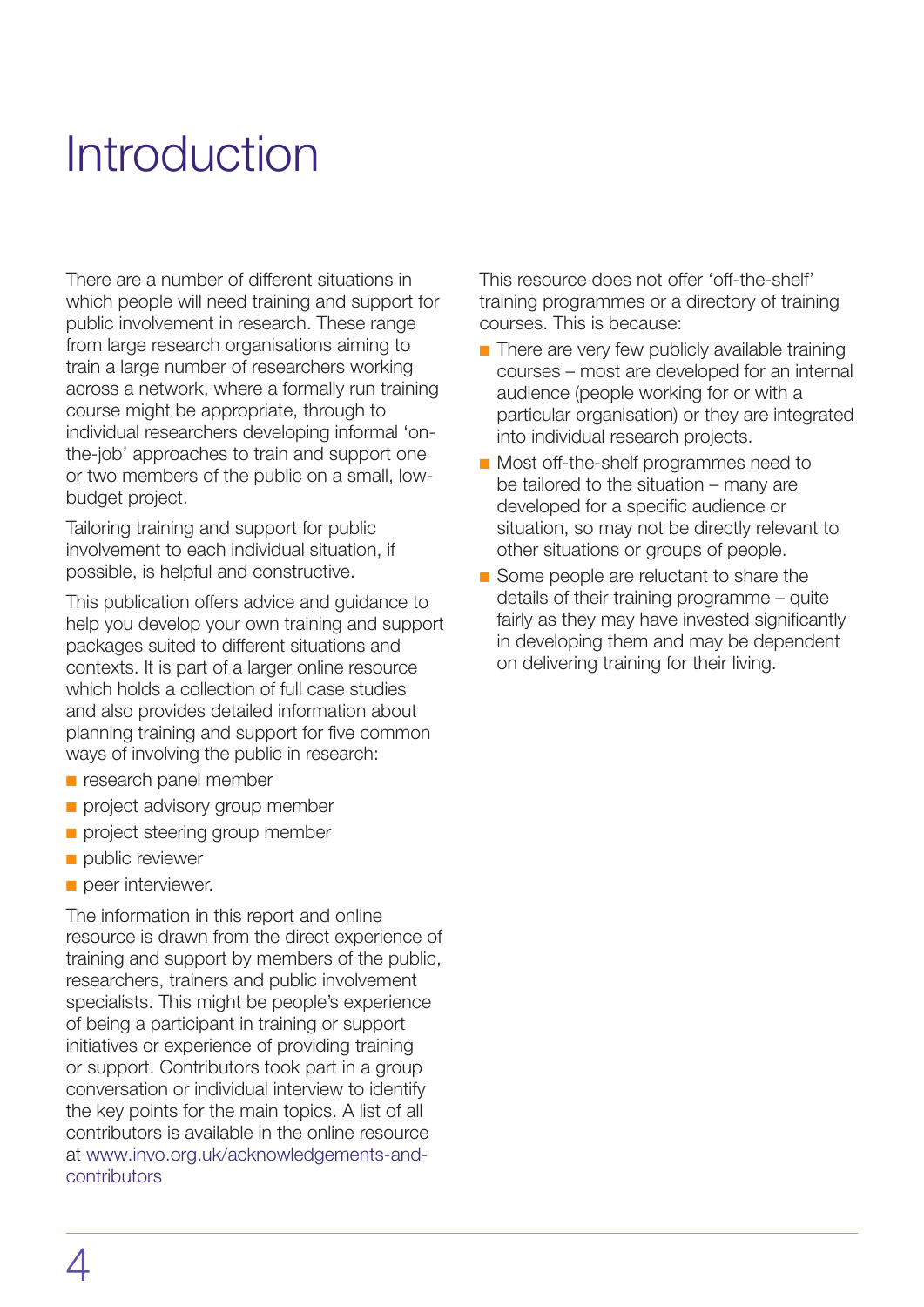## What do we mean by 'training' and 'support'?

#### **What do we mean by 'training'?**

We use the term **'training'** to describe the wide range of activity that aims to help members of the public and researchers develop their knowledge, skills and experience to prepare them for public involvement in research.

The term training tends to suggest a one-off, one-day event to introduce a new skill but it is not always helpful to view training for public involvement in this narrow way. 'Training' in this context describes a multitude of different kinds of learning opportunities including:

- $\blacksquare$  group sessions with a trainer
- n providing high quality written materials and guidance
- $\blacksquare$  learning on-the-job
- $\blacksquare$  attending conferences
- n networking and shared learning with peers
- $\blacksquare$  online activities
- university or college courses.

Think creatively and be open-minded when planning training for public involvement and try not to be constrained by a limited concept of what training involves. Recognise that those getting involved, whether researchers or members of the public, will come with a wide range of skills and experience. They will also have different learning styles – so individuals may have different preferences as to how they want to be trained and what may help them to learn the most.

#### **What do we mean by 'support'?**

We have used the term **'support'** to describe a wide range of activity that enables researchers and service users to work together in research. This includes support to address:

- n practical and financial issues
- n emotional and psychological support
- project supervision to promote professional and personal development.

Support can be offered in a range of different ways including via:

- a user support worker
- n a member of the research team
- $\blacksquare$  a mentor with similar experience
- $\blacksquare$  team meetings
- one-to-one meetings with line managers
- $\blacksquare$  informal or formal mechanisms of peer support.

Think about offering support through a variety of mechanisms for both researchers and members of the public when planning public involvement in research.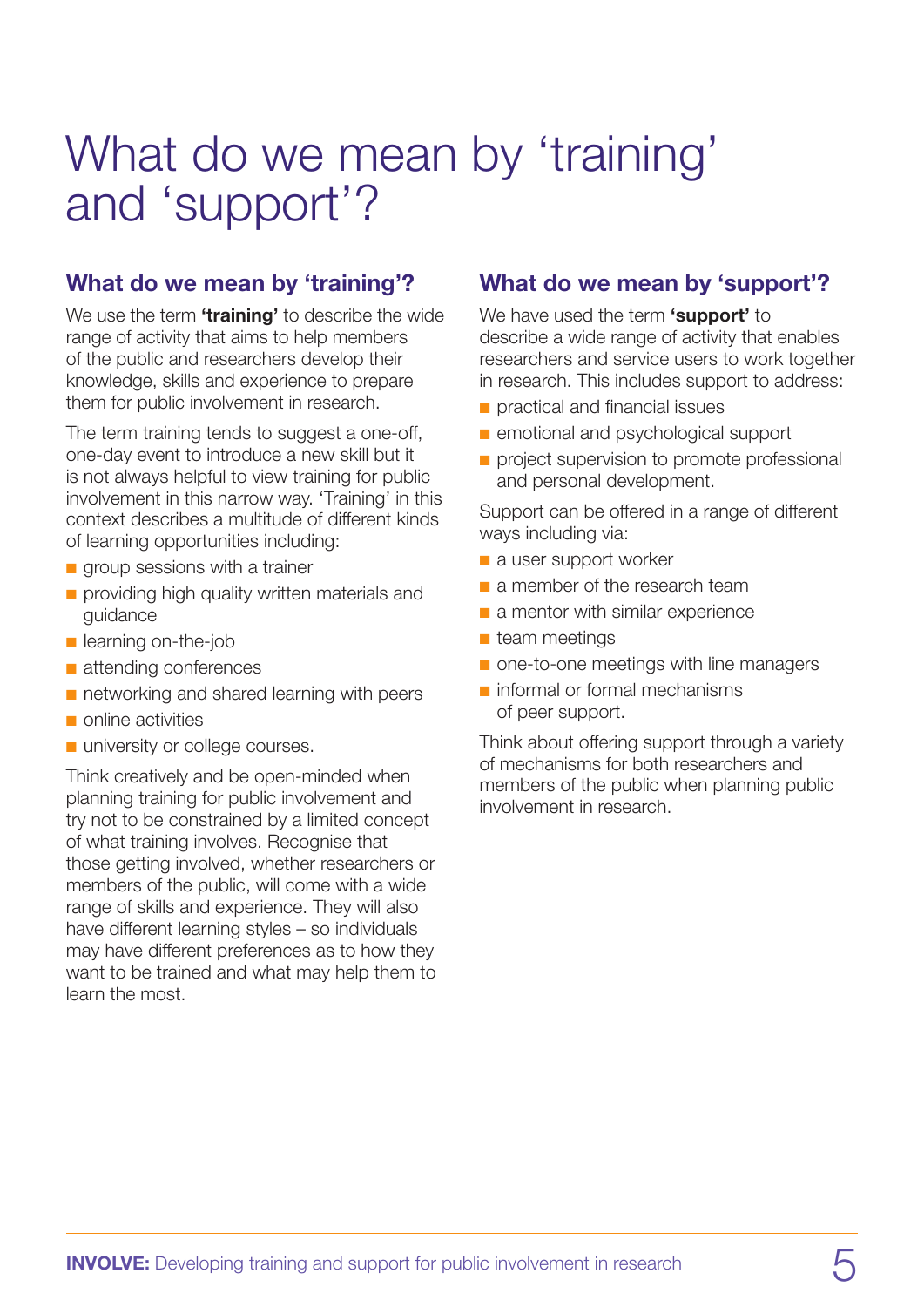### Essential principles for training and support

Any form of training and support for members of the public, researchers or staff in research organisations should, ideally, be based on the following principles.

**Training and support needs to be tailored to the situation.** There is no 'one size fits all' approach. Training and support need to reflect the nature of the research project, the remit of the group, the specific needs of the individuals involved, and the resources available.

If you're offering training or support, it is best to be responsive to individual needs – so make sure any 'off the shelf', ready-made training courses offer what people have said they want to learn. Training and support also need to be in a style that suits them – for example training for young people may need to be delivered in a different way to training for adults.

**Anyone in a research team may need training and / or support to develop their skills.** Don't assume researchers have all the necessary skills and knowledge for public involvement in research. Don't assume that all members of the public lack the necessary skills and knowledge – they may only need help with adapting their existing skills to the research context. Build on the knowledge, skills and experience that people have already. Training members of the public and researchers together can often be very powerful.

**Training and support should not be**  seen as one-off events. Both may need to continue throughout the life of a project or the life of a group. Learning opportunities should be built into all stages and linked directly to the task in hand.

**The success of training and support is often due to the skills and competencies of the person delivering it.** Offering training or support requires specific skills and experience. For example, you may be good at something, but that doesn't mean you'll be good at training others to understand it or how to do it. If you don't have the necessary skills or experience, draw on people who do.

**Don't assume that members of the public are only bringing their direct, personal experience of the topic.** They bring a much wider variety of skills and knowledge to the research process. They often have as much to teach researchers as researchers have to teach them. The process of working together should be seen as an ongoing, two-way process of mutual learning and personal development.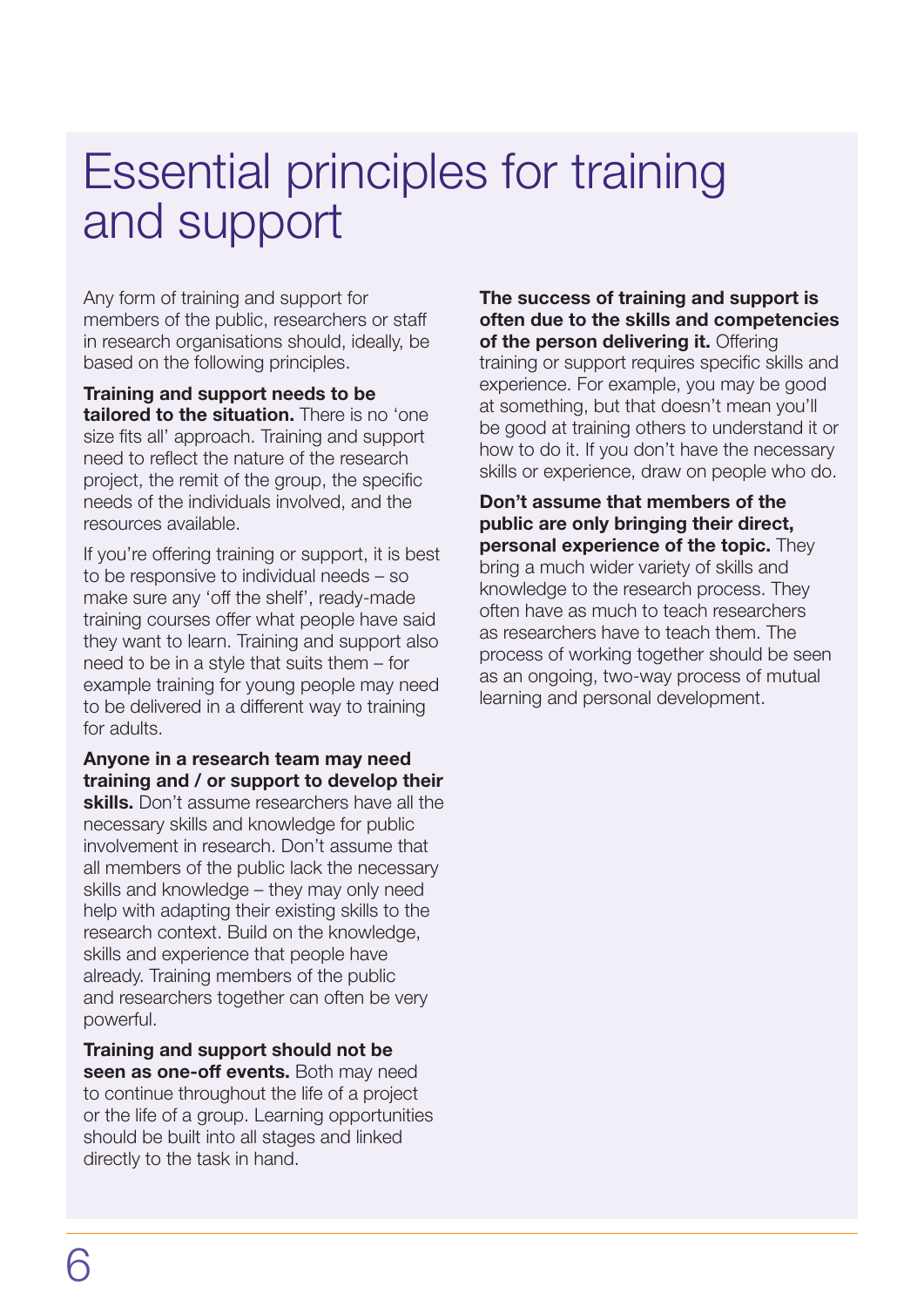# Who benefits from training?

Members of the public and researchers at all stages of their journey with public involvement in research may benefit from training.

Those **new to involvement** may benefit from an initial introduction, such as what involvement or research is, the principles behind it and some practical information about how they might do it. They need to have a clear understanding of their role, what is expected of them and what to expect from the others in a team.

People who are starting to **undertake involvement** may need training to develop particular knowledge to enable them to be effective in their role. For example, **researchers** might need more detailed information about practical aspects, such as accessibility or payment, and **members of the public** might need more detailed background information on the particular research topic or nature of the role they are undertaking. Researchers and members of the public may also need to develop their skills. For example researchers may value training in facilitation skills or chairing group discussions, while members of the public may wish to develop research skills such as conducting interviews.

People who are **more experienced** may value training to enhance their practice. For example, researchers may wish to find out more about employing service user researchers. Members of the public may need training in taking on roles with greater responsibilities, for example chairing advisory groups.

Anyone in a research team may need some training. For example:

- **n** researchers may not already have the necessary skills and knowledge for public involvement in research
- $\blacksquare$  members of the public don't necessarily lack the skills and knowledge – they may only need help with adapting their existing skills to the research context.

For **researchers**, it may not be necessary for every member of a research team to be fully equipped with all the skills needed to manage the public involvement so identify the person best placed to lead on this and assess their training needs (see the section on carrying out a needs assessment). Other members of the team, for example a statistician or data manager, will need to understand why the involvement is important and what it contributes to the process, but not necessarily how to manage it.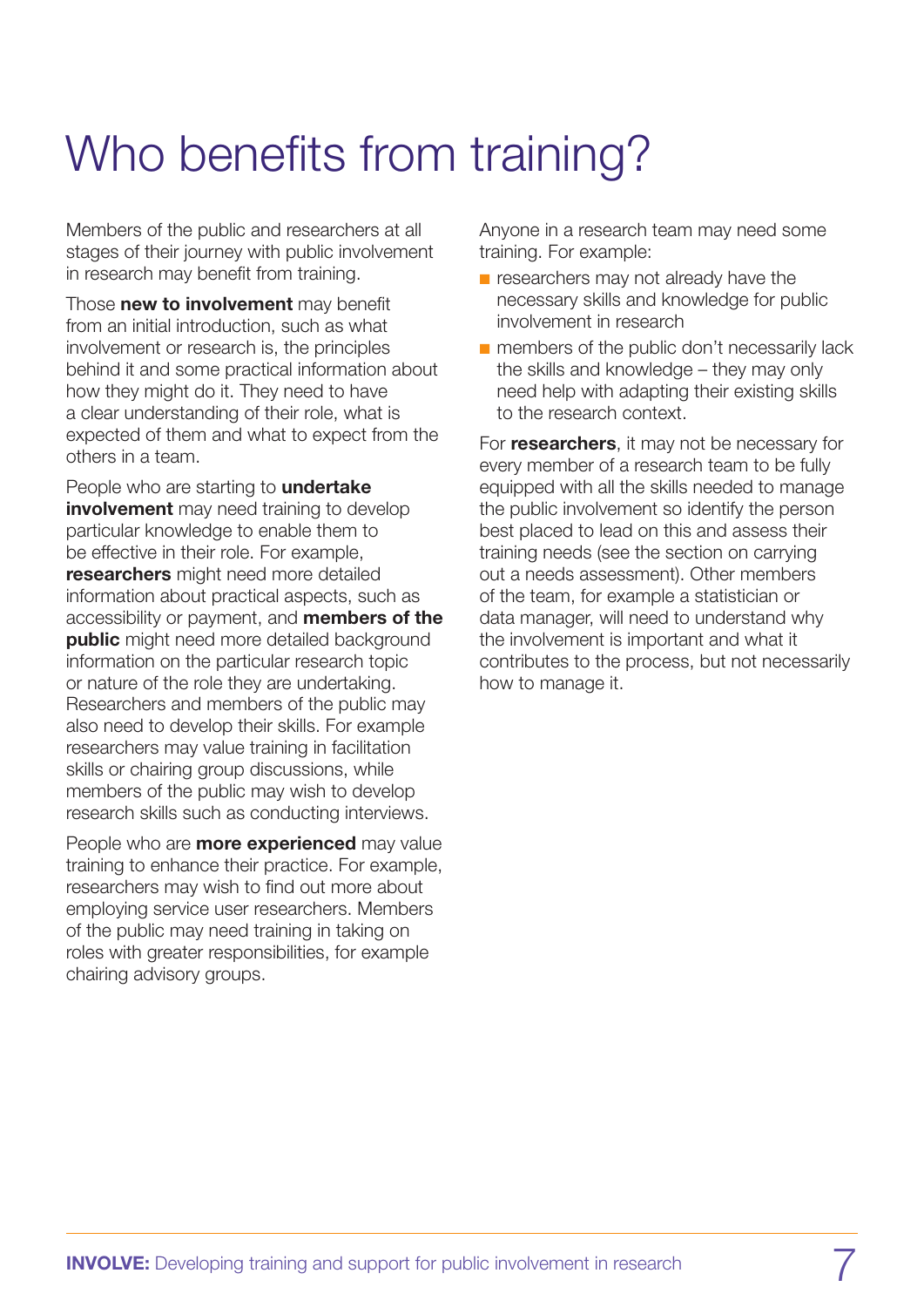# What should training cover?

Preparing **members of the public** for their role should:

- $\blacksquare$  help them understand the role they will be undertaking and the value of their perspective
- $\blacksquare$  explicitly recognise and acknowledge the skills and experience they bring from other areas of life
- $\blacksquare$  help them understand where they fit in the wider research context such as within the research team or host organisation or the wider research commissioning and prioritisation process, for example how decisions are made about research priorities and funding, or how research influences healthcare
- n provide opportunities to develop their experience, skills and knowledge in a way that is matched to their role
- $\blacksquare$  when required, include a general introduction to research, covering topics such as the research cycle, overview of different research methods and research terminology
- n provide opportunities to discuss further training and support needs.

#### **Preparing for involvement with the Patient Learning Journey Model**

Before people with experience of pressure ulcers started contributing to research at the Leeds Clinical Trial Unit, the Patient and Public Involvement Officer, Delia Muir, brought them together for facilitated workshops. The aim was to prepare them for involvement in research. However, instead of focusing on research, this workshop focused on helping people to understand the value of their personal experience, expertise and skills and how this can contribute to research. The participants worked to identify learning points from their personal experiences and how to communicate these to others. They were also helped to think about how much of their personal experiences they were willing to disclose when working with a research team. In the full case study, Delia reflects on how the value of a training approach which starts with the people and their stories, rather than the other things they need to know.

[www.invo.org.uk/training-case](www.invo.org.uk/training-case-study-13-2/)study-13-2/

It is important to recognise that **researchers** will need training about public involvement in research.

**Junior researchers** need training about public involvement in the same way as they need training about any other aspect of research – it can usefully be integrated into standard research training either as individual sessions or for those most interested, postgraduate accredited courses.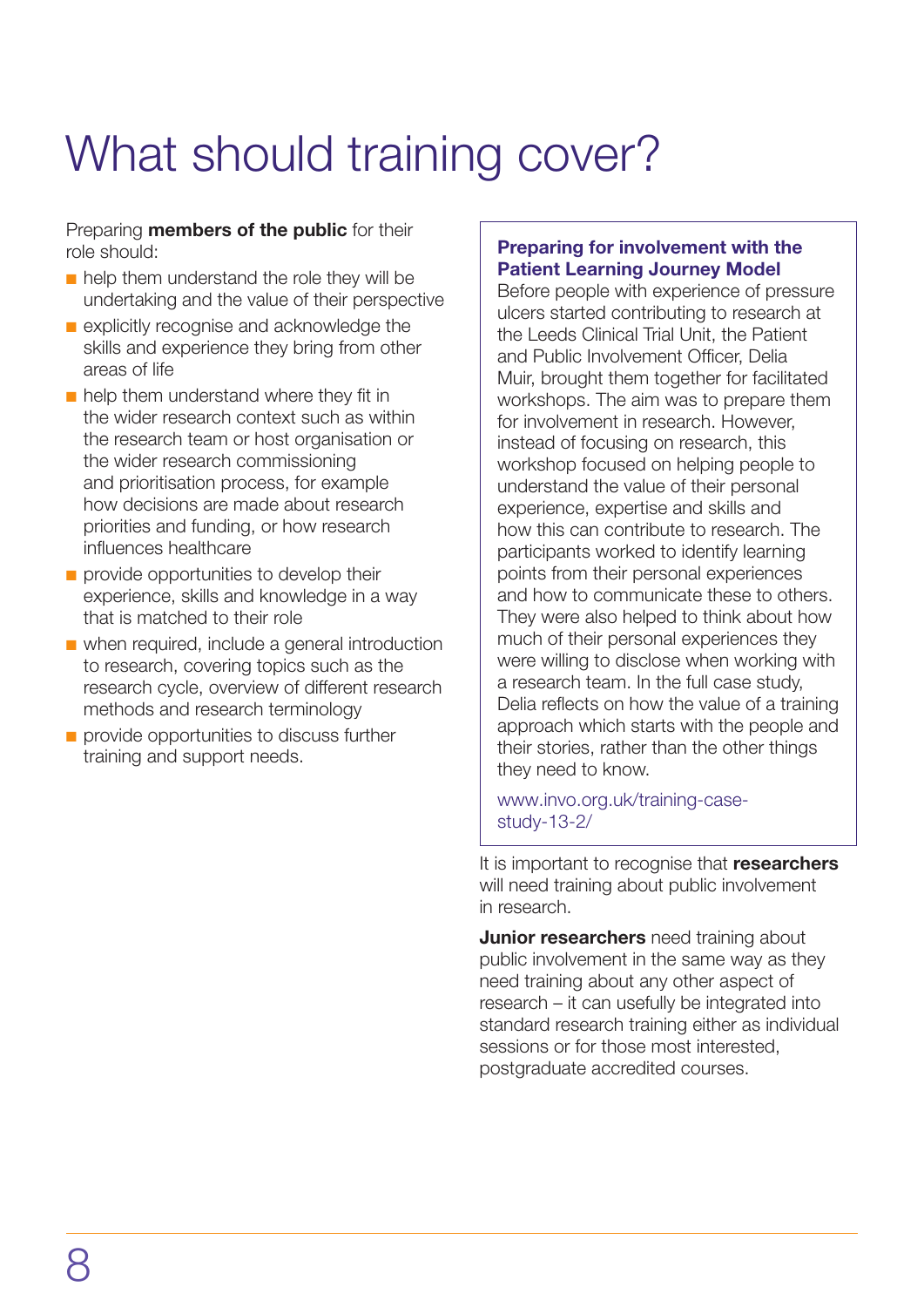#### **Training for researchers – a workshop designed by a virtual working group**

This one-day workshop was designed to target early career researchers undertaking their PhD. It was planned by a collaborative group including three public involvement managers, a member of the public and two doctoral students. The workshop aimed to meet the needs of researchers by demonstrating how public involvement could contribute to the conduct of their research and help them fulfil the expectations of funders and sponsors, and by identifying a range of resources and practical approaches to developing involvement in their own projects. An innovative aspect of this workshop was using postcards to complete short action plans and mailing them back to participants three months later to remind them of their ideas.

[www.invo.org.uk/training-case-study](www.invo.org.uk/training-case-study-one-2/)one-2/

**Senior researchers** may benefit from training because public involvement is relatively new and they may have missed opportunities for training earlier in their career. Understanding involvement will help them support involvement across their research group and support their junior colleagues who are developing involvement in research projects. Taking part in short training courses may be helpful, such as that described above or in case study four in the online resource (www.invo.org.uk/trainingcase-study-four-2/).

Training is particularly useful for researchers at key stages in their careers and/or at different stages of the research cycle including when:

 $\blacksquare$  writing grant applications – particularly when applying to funders who require information about plans for public involvement in research proposals

- $\blacksquare$  moving to a new workplace incorporating public involvement into an induction package for new research staff will help people to find out about the standards of good practice in their new organisation, what involvement is happening locally, who is doing it and what training / support is available
- $\blacksquare$  individuals are promoted and acquire more personal responsibility for planning and managing involvement.

Preparing **researchers** for public involvement should:

- $\blacksquare$  be clearly linked to public involvement, that is where members of the public are actively involved in research projects and research organisations and not recruiting patients or members of the public as participants in research or raising awareness of research, sharing knowledge or engaging with the public (www.invo.org.uk/posttyperesource/ what-is-public-involvement-in-research)
- $\blacksquare$  develop understanding that public involvement can be a solution to some practical problems in research – rather than a 'must do' or 'add-on' to heavy workloads
- $\blacksquare$  explicitly recognise and acknowledge the relevant skills and experience they may already have, in addition to those acquired through their professional training
- $\blacksquare$  provide opportunities to develop their experience, skills and knowledge in a way that is tailored and linked to their role
- $\blacksquare$  be matched to their role and responsibilities for public involvement, for example training and support is essential for those who have the lead responsibility for involvement
- $\blacksquare$  address the practical knowledge and core skills required to work with people, for example facilitation skills and managing group discussions
- $\blacksquare$  develop knowledge and understanding about the benefits and barriers to involvement
- n provide opportunities to discuss further training and support needs.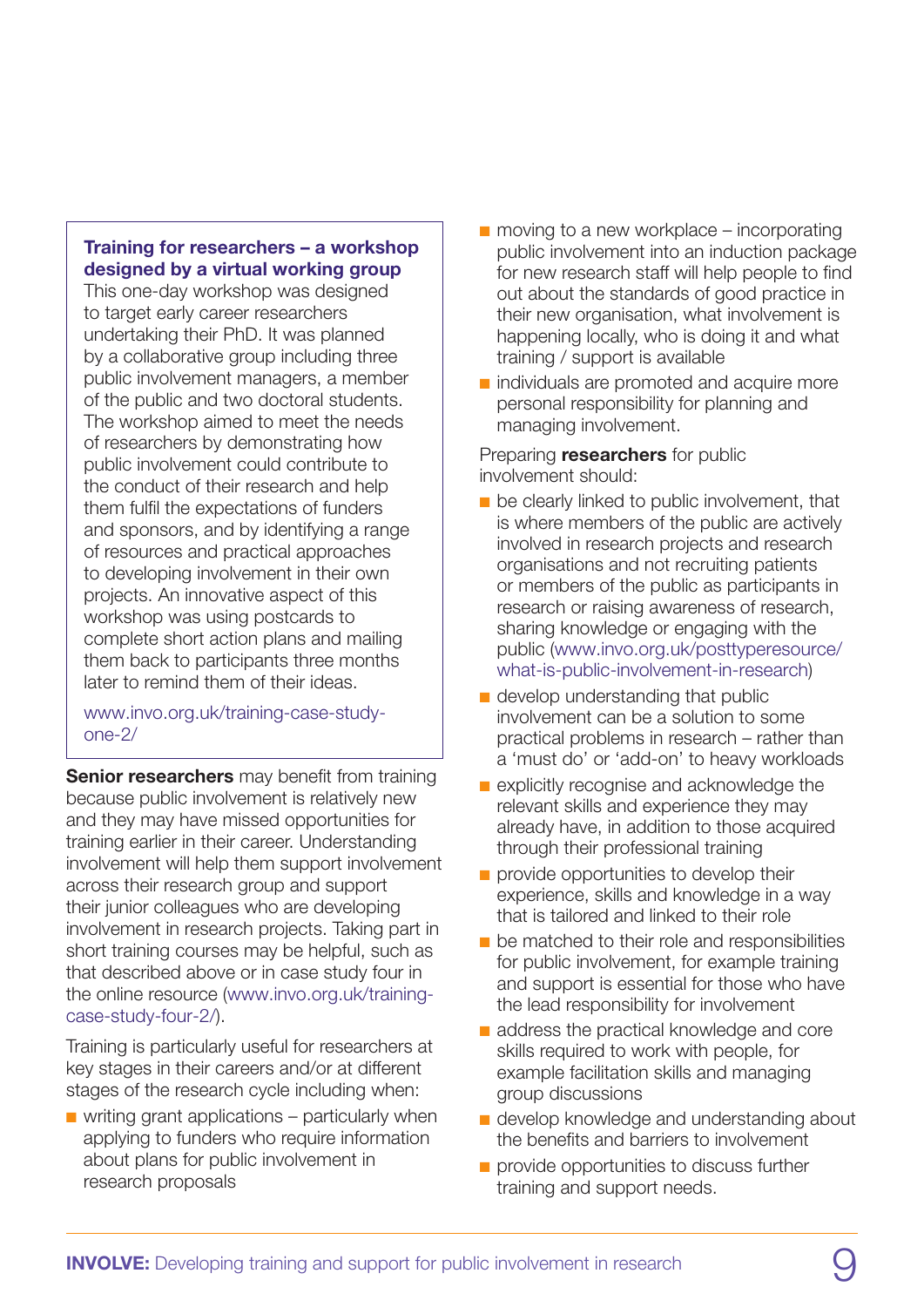### Find out more

about what training should cover:

**Case studies of training approaches**  www.invo.org.uk/developing-training-andsupport-case-studies

**Training and support for specific roles** www.invo.org.uk/resource-centre/trainingresource

**Public Information Pack (PIP) for members of the public interested in getting involved in research (Buckland et al 2007)** www.invo. org.uk/resource-centre/publications-by-involve

**Collaborate and succeed – An evaluation of the Compass Masterclass in consumer involvement in research (Staley/TwoCan Associates 2011)** www.twocanassociates.co.uk/perch/ resources/files/COMPASSreportFinal.pdf

**Building Research Partnerships (Macmillan 2012)** learnzone.macmillan.org. [uk/course/view.php?id=305](learnzone.macmillan.org.uk/course/view.php?id=305)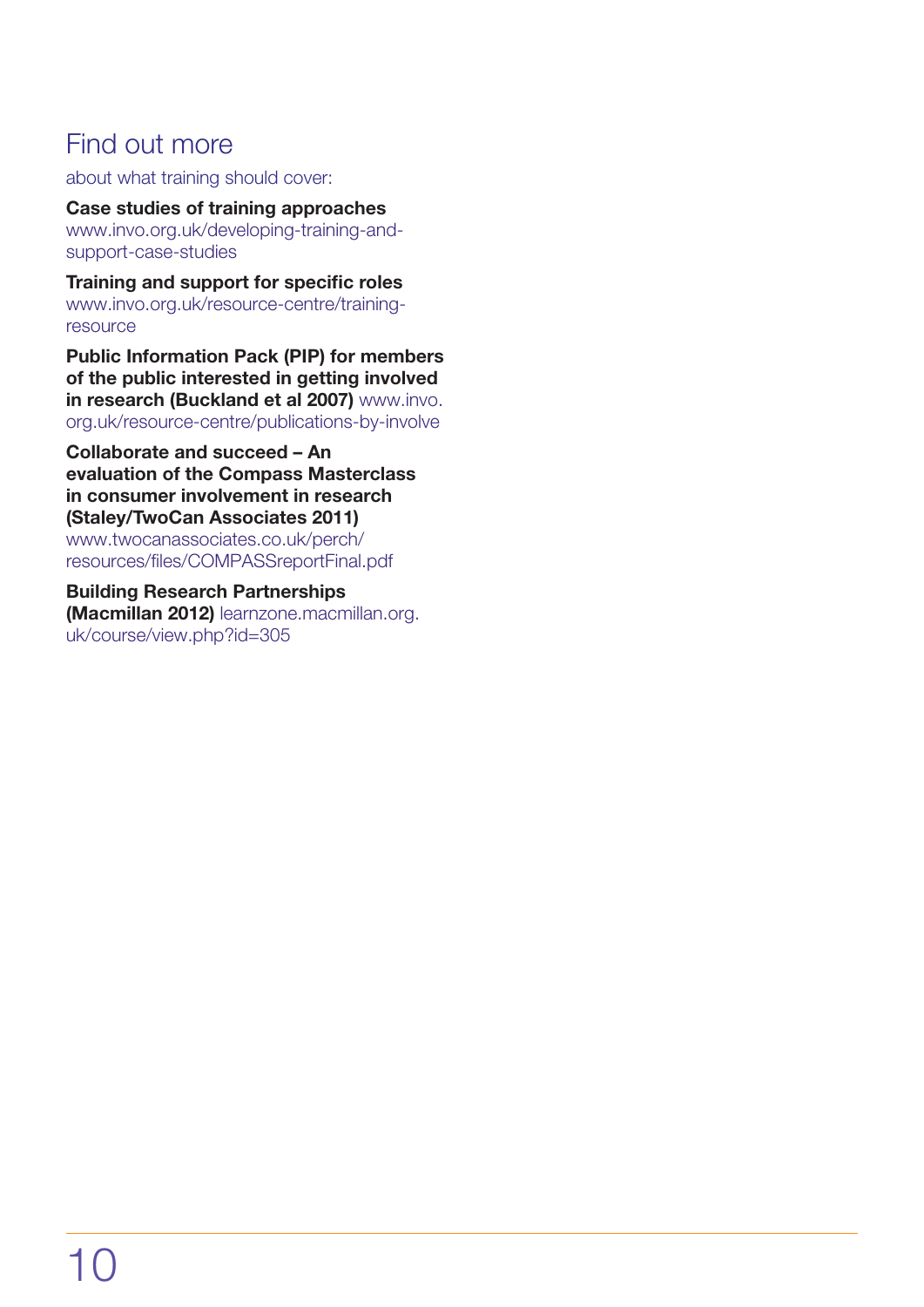## Different methods of training

Not all training needs to take the form of a traditional training course. People can learn about involvement and develop new skills in a number of ways. Some approaches can also offer effective sources of ongoing support. The best approach will depend on people's needs and preferences and the resources available. Different approaches to consider are listed on page 5.

#### **Making sense of the evidence in dementia: an interactive online course**

The ALOIS community is an engagement project managed by the Cochrane Collaboration Dementia Group, which recruits and trains lay volunteers, specifically targeting carers and former carers of people with dementia, to update and maintain an online register of controlled dementia trials. This trials register is called ALOIS after Alois Alzheimer. The ALOIS community volunteers read reports of dementia research and extract key pieces of information to enter into the trials register, a task referred to as 'coding'.

As well as holding training workshops, the ALOIS community have developed online learning materials for volunteers. These can be used by anyone with a computer and internet connection. The online materials include narration, pictures, other audio clips, links to other websites and short exercises to provide more information about the Cochrane Collaboration, dementia research and the ALOIS community. The modules can be viewed at <aloiscommunity.org>

See also www.invo.org.uk/training-casestudy-15-2

#### **Researchers** and **research staff** in

organisations may have access to staff development programmes/budgets which can help develop their knowledge and skills. This may be through staff presentations, or more informally, for example by observing colleagues or other researchers 'doing' public involvement. Organisations can therefore promote learning in different ways, for example by running 'study days' or workshops, or helping researchers to find out who else in their department, university or local area is doing public involvement.

It may be possible for researchers to access training from someone working in an external organisation that promotes public involvement – through a Clinical Research Network or a local Research Design Service, for example. Others may have a user support manager, a paid fullor part-time member of staff, who works in their department, unit or university (see case study five in the online resource www.invo.org.uk/ training-case-study-five-2/). These staff may be able to offer a range of training and support for a group of researchers including:

- $\blacksquare$  advice when first starting to involve the public
- n training courses for researchers and members of the public
- $\blacksquare$  help with finding members of the public to be involved
- **n** support for researchers when they first put their learning into practice, for example commenting on draft job descriptions and person specifications for members of the public
- $\blacksquare$  help with planning and budgeting for public involvement in a grant application.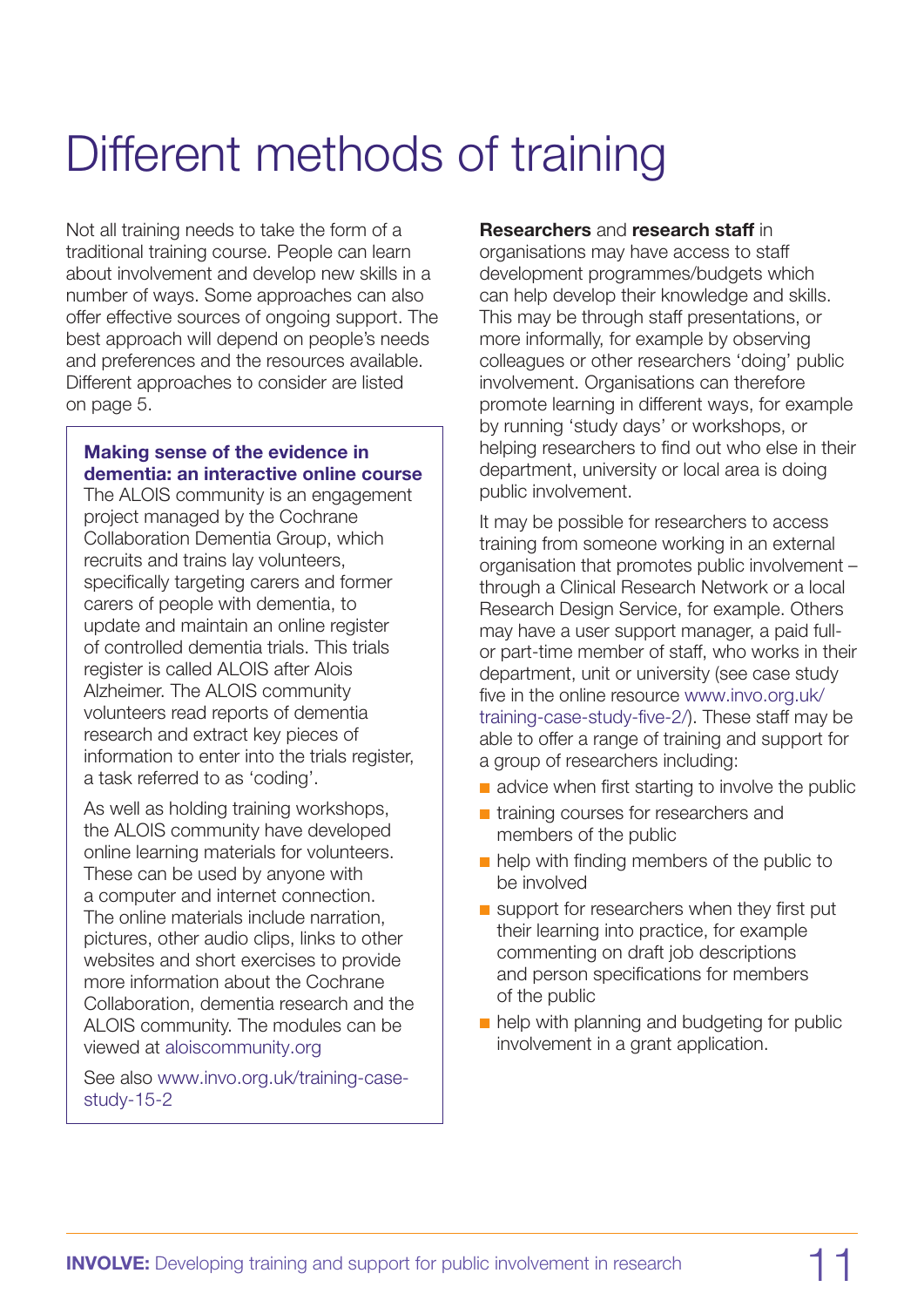**Members of the public** do not always have access to these organisational and informal learning opportunities and might require a more concerted approach to meet their development needs. It might be appropriate to carry out an assessment of their training and support needs. Creative thinking about training opportunities may be needed as in-house budgets and resources may be limited. Training useful for involvement might be available through local libraries, voluntary organisations, universities and higher education colleges.

### Find out more

about different methods of training:

#### **Contact public involvement specialists in other organisations**

National Institute for Health Research (NIHR) Clinical Research Networks www.crncc.nihr.ac.uk

NIHR Research Design Services www.invo.org. uk/find-out-more/information-for-researchers/ research-design-services-information

NIHR Collaborations for Leadership and Applied Health Research and Care www.nihr. ac.uk/infrastructure/Pages/CLAHRCs.aspx

NIHR Biomedical Research Centres www. nihr.ac.uk/infrastructure/Pages/infrastructure\_ biomedical\_research\_centres.aspx

#### **Information about adult learning and skills development** www.learndirect.co.uk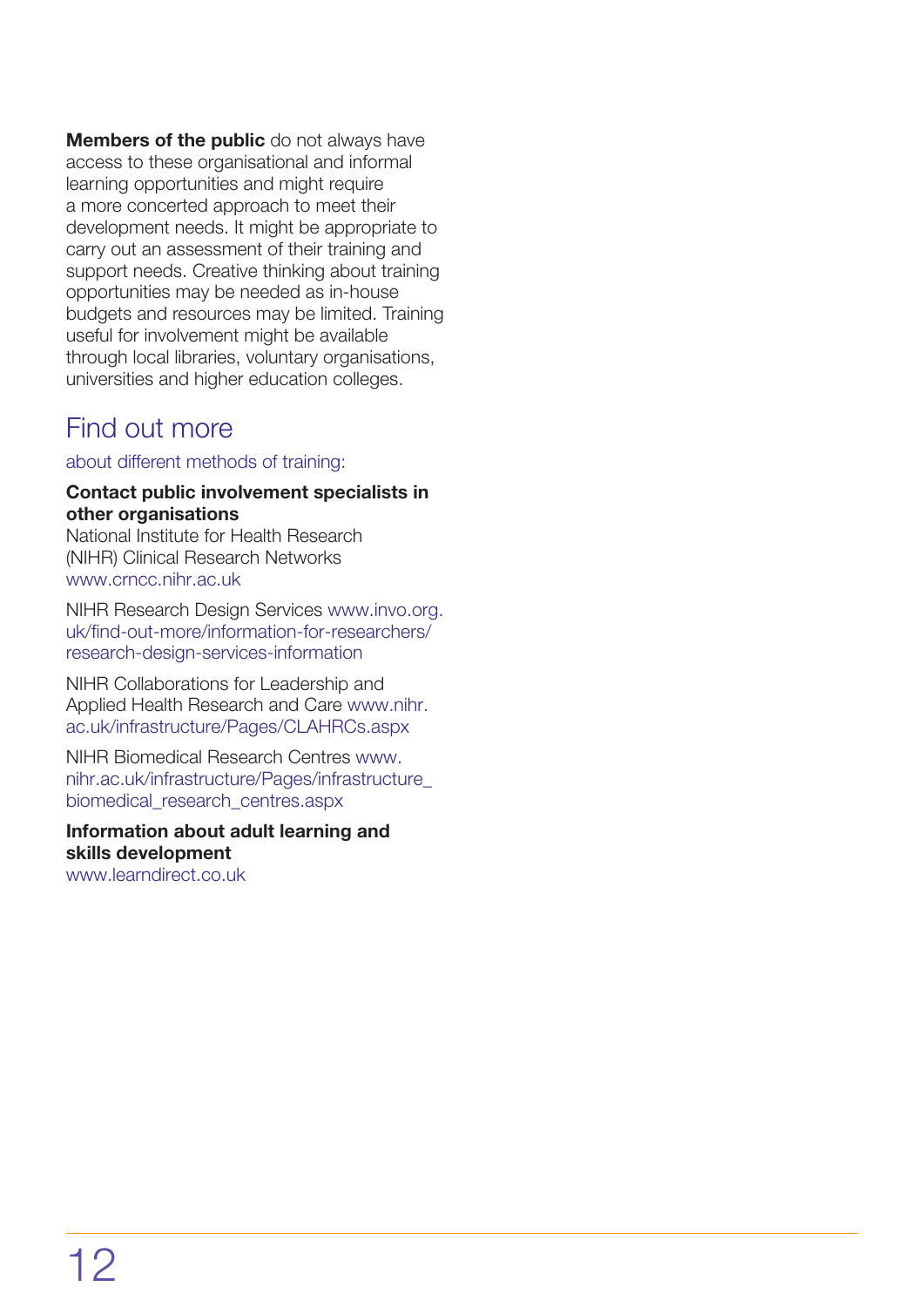## Issues to think about before you start – training

#### **What is the best way to describe the**

**'training' you are offering?** It may not always be appropriate to use the term 'training'. This can suggest people are in some way deficient in knowledge and skills, which may not be true. It may be better to use one of the following terms – 'briefing', 'induction', 'introduction', 'professional development'. Talk with the people you are going to train about their preferences for how the 'training' is described.

#### **Can you offer people a choice about the form of training they take part in?**

Individuals may have different preferences and ideally for training to be most effective, it should match these preferences. However, with resource and time constraints you may not be able to offer a wider range of approaches.

#### **Be clear about the purpose of training and explain this to potential participants.**

People need to understand what they are coming to and make an informed choice about whether they want to participate.

**Training is integral to involvement.** Include sufficient time for training. For members of the public, don't expect people to give up extra time in addition to their involvement in a project or group. Make it an integral part of their involvement.

#### **Recognise the limits of one-off training**

**courses or conferences.** A one-day event is not likely to equip everyone with all the skills and information to either 'do' public involvement or get involved – researchers and members of the public may value ongoing training and support. Consider formal and informal mechanisms to enable people to continue to learn about involvement, for example through workshops covering specific topics, internal presentations from experienced researchers and members of the public, use of social media, online discussion forums and so on.

#### **Be creative about access to training.**

Budgets for training can be limited and training that is useful to involvement might be available through local libraries, voluntary organisations, universities and higher education colleges.

#### **Who is best placed to deliver the training?**

Think about who is the right person to offer the training and whether you need to bring in people from outside your organisation. Effective training may be offered by:

- $\blacksquare$  people with expertise in the area who can champion involvement based on their experience
- $\blacksquare$  external trainers (see box on next page for things to think about when you want to find a trainer)
- $\blacksquare$  members of the public with training skills and experience of being involved in research.

Shared learning from peers is very powerful and messages 'direct from the horse's mouth' can be more credible. Training delivered by members of the public, either alone or in partnership with researchers, is particularly valued by researchers.

#### **Training researchers and members of the public together.** This can help everyone to:

- $\blacksquare$  clarify their expectations
- $\blacksquare$  prepare for new ways of working and help with team building
- **n** gain a shared sense of the purpose of the involvement.

Sometimes it may be better to train the groups separately, for example when people are just starting out and may prefer a group of peers to create a 'safe' learning environment.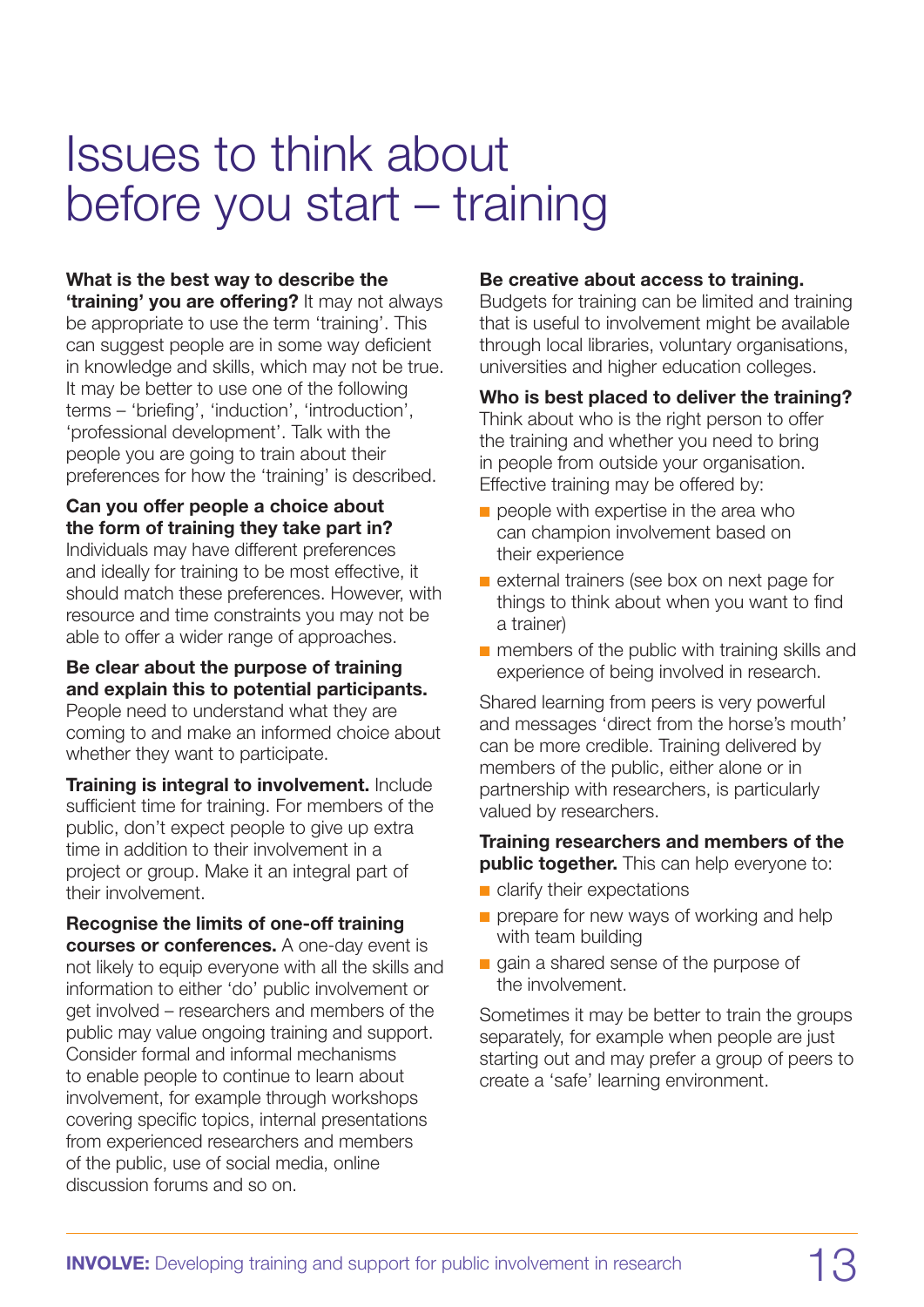#### **Things to think about when you want to find a trainer or facilitator**

If you plan to commission someone to develop and/or deliver training, it's a good idea to think about the following issues.

- $\blacksquare$  Is the trainer able to demonstrate knowledge and understanding of public involvement?
- n Are they prepared to work with you and potential participants to plan and/or deliver the training?
- Do they have a track record in training in the area you want them to cover, or in a closely related area?
- Do they have a track record in delivering the type of training approach you plan to use? (For example, the development and delivery of online training is very different to the development and delivery of face-to-face training.)
- Do they have experience of working with people similar to the potential audience for the training? (For example, if you are training a group of people with aphasia, the trainer will need experience and understanding of working with people with aphasia.)
- Do they work to a core set of values or principles? If so, what are they?
- $\blacksquare$  Do they have appropriate public/ professional liability insurance cover?
- $\blacksquare$  Are you confident that you and the trainer/facilitator will be able to provide adequate support to participants both during and after training? This may include practical and emotional support.

This list is available as a checklist to download from the online resource – www.invo.org.uk/wp-content/ uploads/2012/07/Finding-a-trainer-thingsto-think-about-v1-070312.pdf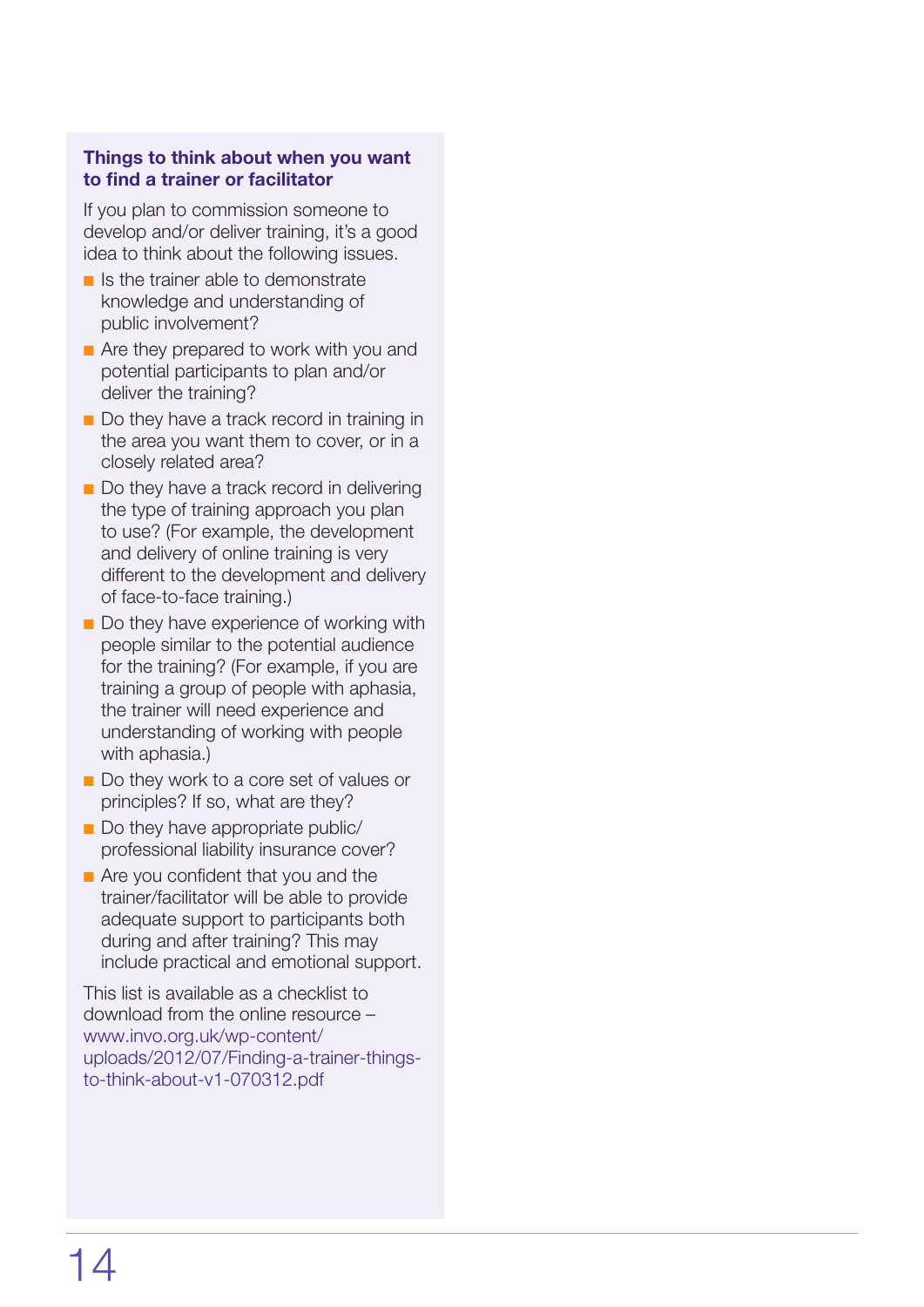## Running training events or courses

If you have decided that a formal course will best meet training needs, try to incorporate the following good practice points:

- $\blacksquare$  Use a variety of approaches to be responsive to the variety of learning styles, for example interactive group work, writing and role-play exercises. Case studies can be particularly useful.
- **n** Where possible, training is best carried out face-to-face – even if the people being trained only come together once and then work on their own for the rest of the time an initial meeting is very valuable.
- Face-to-face training also helps people to network, to feel part of a community, to set up informal mechanisms of peer support and can also help to establish teams.
- Check people's expectations of the training beforehand or at least at the beginning of any training session to check the right people are in the room and if necessary to adapt the programme / agenda to meet their needs.
- **n** Build in plenty of breaks to allow a comfortable pace and promote networking.
- **n** Provide handouts / folders so people can record their learning and refer back to this material at a later date.
- **n** Use evaluation forms to get feedback from participants after the training and use their responses to improve your programme / sessions.
- $\blacksquare$  Ensure any training event is accessible and ensure any materials are provided in a format that is suitable for the participants, for example it may need to offered in large print.

### Find out more

about running events:

**Briefing note eight: Getting started** www.invo.org.uk/getting-started/

**Strategies for diversity and inclusion in public involvement: Supplement to the briefing notes for researchers (INVOLVE 2012)** www.invo.org.uk/resource-centre/ resource-for-researchers/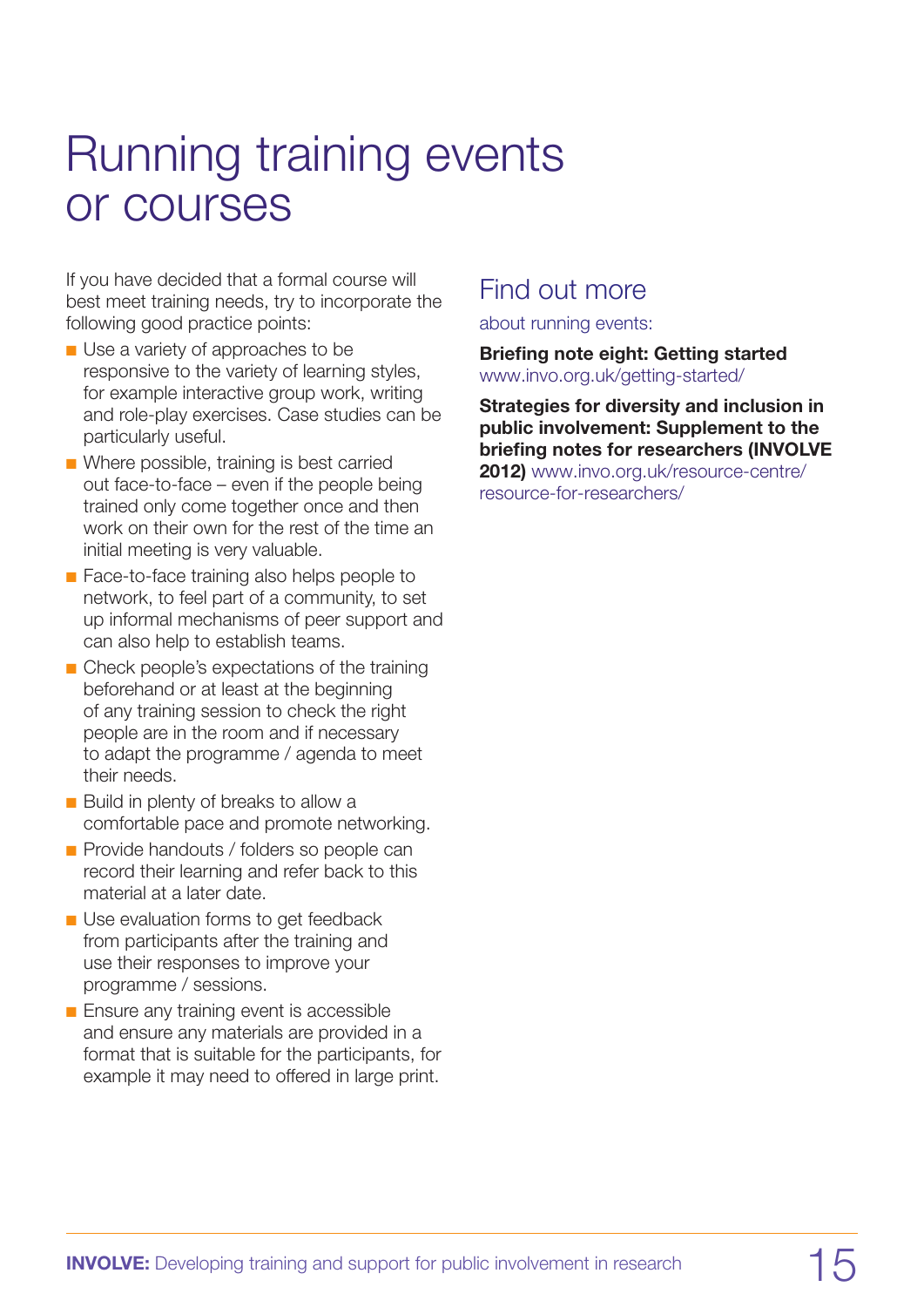## Budgeting for training events or courses

The costs of training will vary enormously depending on the precise format that it takes. It's important to build in all the relevant costs in any funding bid for a project with public involvement.

The expenses associated with training events might include:

- $\blacksquare$  trainer / facilitator / speaker costs fees, travel, accommodation, thank you payment
- n travel and accommodation expenses for participants
- **n** payment for participants' time while attending the training
- $\blacksquare$  catering lunch / tea / coffee
- **n** costs for social media, teleconferencing or webinars for remote access to training
- n venue / room hire
- $\Box$  paper / printing handouts
- n hire of specialist equipment or support services, for example projector, laptop, internet access, hearing loop, hoist, interpreters or signers
- **n** carer / childcare costs
- n costs of certificates or accreditation.

### Find out more

about budgeting and payment:

**Briefing note five: Resource public involvement in research** www.invo.org.uk/ resource-public-involvement-in-research/

**Payment for involvement: a guide for making payments to members of the public actively involved in NHS, public health and social care research (INVOLVE 2010)** www.invo.org.uk/resource-centre/

publications-by-involve/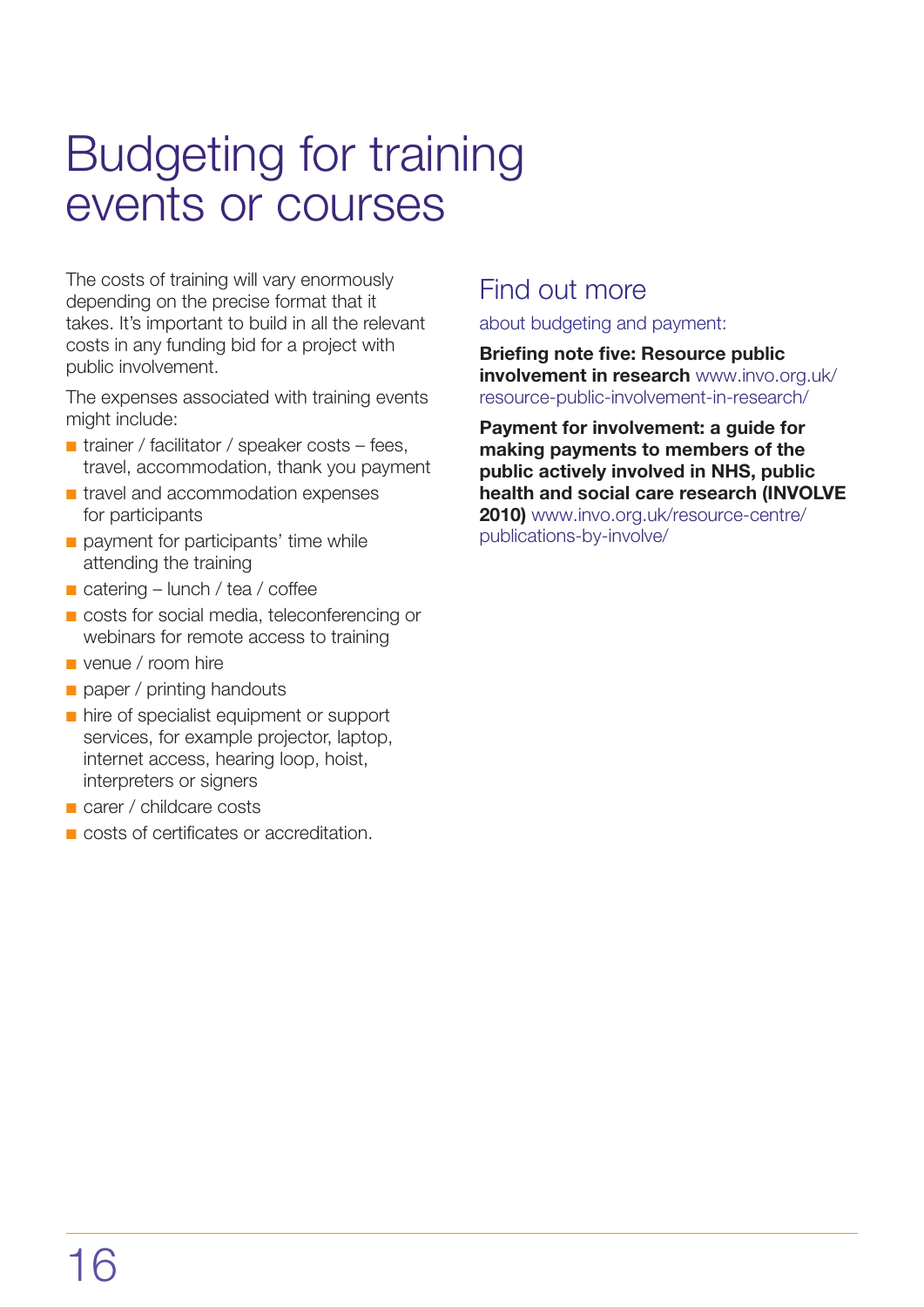# What are support needs?

The support needed by researchers and members of the public will very much depend on the situation. Support is often required to enable to people to fulfil their role effectively. Support needs will depend on many different factors including:

- $\blacksquare$  the nature of the research
- $\blacksquare$  the individual's role in the research project/group
- $\blacksquare$  their level of experience
- $\blacksquare$  the attitudes of the people they work with
- $\blacksquare$  their health status.

It is important to recognise that all members of a research team may need support.

Planning support requires thinking about what kind of support might be relevant, who is the best person to offer support and what is the best approach to provide the necessary support. Individual needs are different so approaches need to be flexible and responsive. Requirements change over time as people grow more confident or take on more challenging roles. Ongoing discussion helps to check that people's support needs are being met.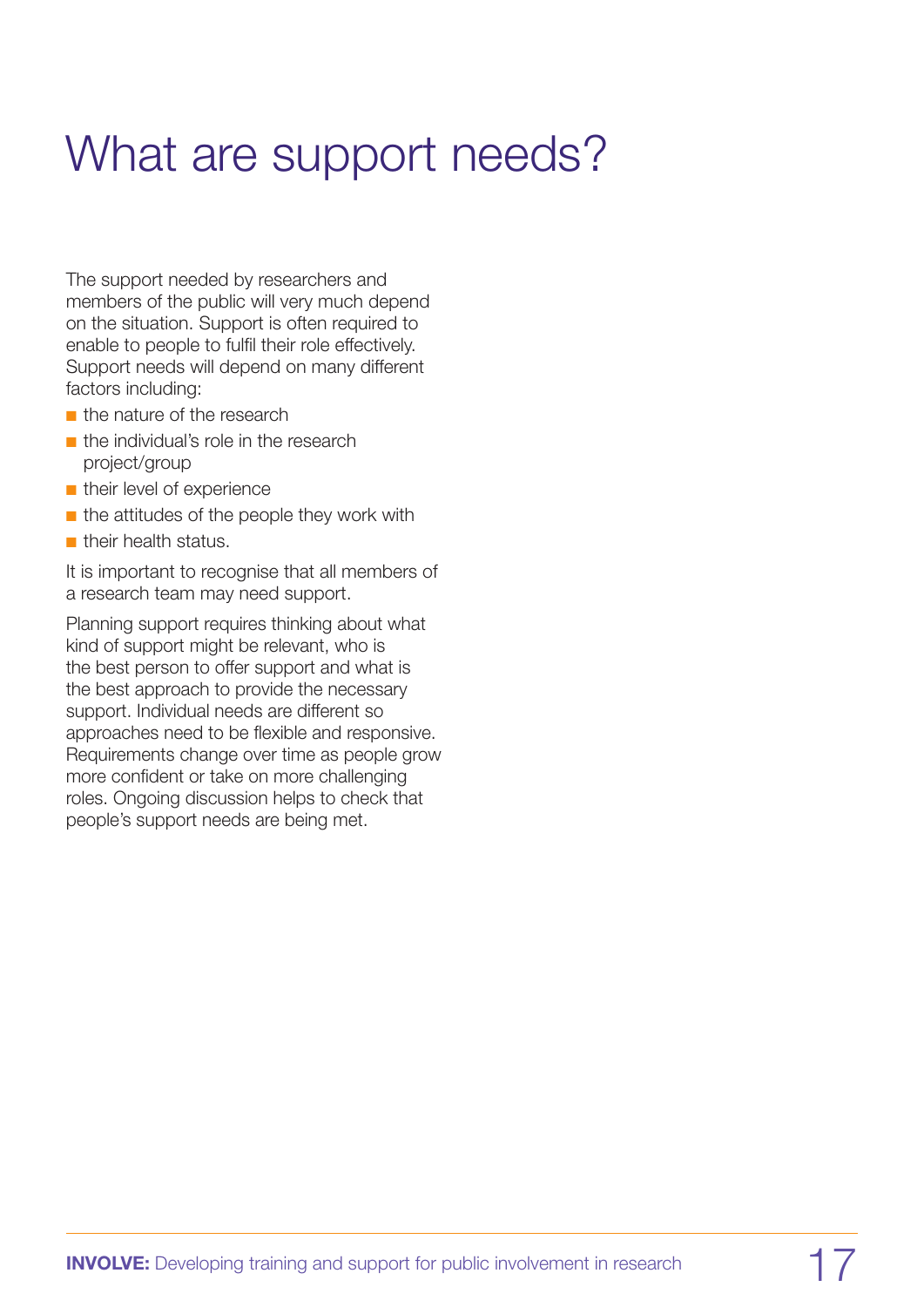# Different types of support

The different types of support that could be useful to researchers and members of the public include:

**Project management / supervision** – reviewing project progress and addressing issues arising from the research will be relevant to all research team members irrespective of their background.

**Personal / professional development** – to review people's progress and performance and provide positive feedback and encouragement and / or to see if they need any additional pointers to further develop their skills. For example, **members of the public** who take on research roles such as peer interviewing, may need feedback and guidance when they first put their skills into practice and **researchers** may benefit from the support of a public involvement manager when they first start involving members of the public in their research, to reassure them that they are following best practice.

**Practical support** – to help people to familiarise themselves with a new research environment, for example all research team members might need help with finding their way around a new location or building. Members of the public may need support with meeting their practical needs, such as payment of fees and expenses, making travel arrangements, parking, and accessing childcare.

**Financial advice** – paying members of the public for their involvement may, for example, have an impact on their benefits or may mean they have to register as self-employed. Researchers and members of the public may need advice on how to manage payment.

**Emotional / psychological support** – to help people to cope with any distress that arises as a direct consequence of being involved in research, for example if they become upset after discussing a sensitive or emotional topic, or from hearing about other people's bad experiences, or from returning to an environment that has been traumatic in the past. Some people may also be challenged by others about the benefits of public involvement in research and may be helped by being prepared to cope with personal or professional criticism. Emotional / psychological support is often as relevant to researchers as it is to involved members of the public.

**On-the-job support** – to allow people to let off steam or raise any concerns after a difficult meeting or frustrating experience.

Some of these types of support can be provided through informal mechanisms that develop organically as colleagues start to work together and form a team. Others may be better provided through a more formal approach that will need to be properly costed and resourced.

### Find out more

about different types of support:

**Training and support for peer interviewers (INVOLVE 2012)** www.invo.org.uk/ posttyperesource/training-and-support-forpeer-interviewers

**Payment for involvement: a guide for making payments to members of the public actively involved in NHS, public health and social care research (INVOLVE 2010)** www.invo.org.uk/resource-centre/ publications-by-involve/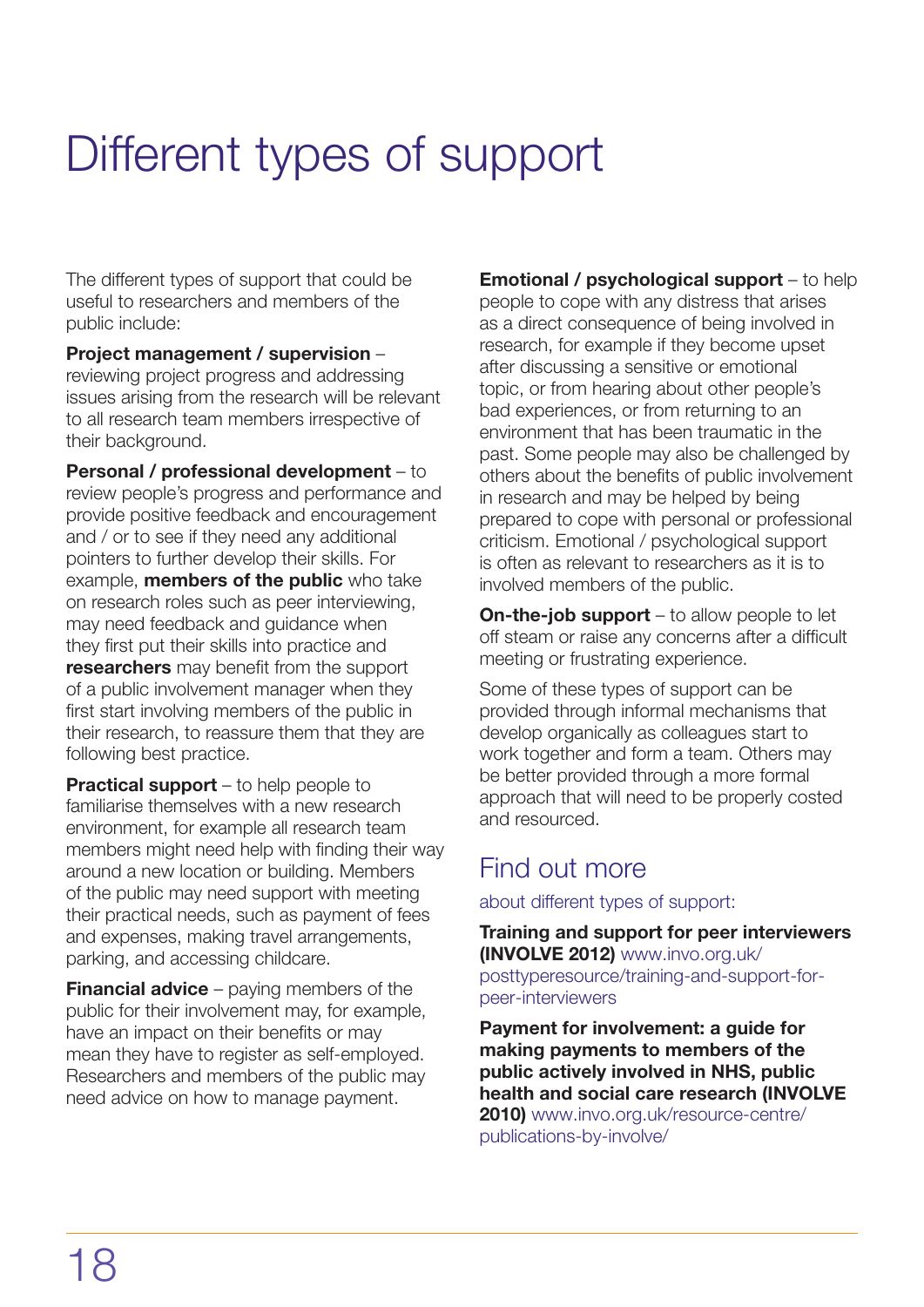## Different approaches to providing support

All kinds of people can offer support including:

- n a public involvement manager working inside an organisation – they may be a researcher or an experienced member of the public
- a peer support worker
- $\blacksquare$  the project principal investigator or chair of a committee
- $\blacksquare$  a peer a member of the public who is also involved in research, or a researcher with experience in involvement
- a counsellor or psychologist.

Different people may be better placed to provide some forms of support than others. For example, the principal investigator or senior manager may be best placed to offer supervision and project management, whereas a peer, counsellor or psychologist may be better placed to provide emotional / psychological support.

Different approaches to providing support include:

- $\blacksquare$  mentoring
- $\blacksquare$  coaching
- $\Box$  group meetings annual meetings, support groups, shared learning groups
- $\blacksquare$  virtual support through telephone or email conversations and the use of social media.

The best approach will be highly dependent on the situation, for example whether you are an organisation seeking to support large numbers of staff or projects or an individual researcher seeking to support a small research team.

Some of these ways of providing support may also be effective at meeting people's learning needs – they can help increase people's knowledge and skills to help them be effective in their role.

#### **National Institute for Health Research Cancer Research Network (NCRN) – support for lay members**

The NCRN offers a package of support to lay members of their Clinical Study Groups through the Consumer Liaison Group and Clinical Studies Groups. This package includes coordinating an email group, encouraging peer mentoring between new and existing members and pairing lay members with a scientific mentor. Each method aims to meet different support needs: the email group enables virtual conversations on a wide range of topics with the 100 or so members, the peer mentor offers individual support to new members when bringing patient and public involvement issues to Clinical Study Group meetings, and the scientific mentor helps lay members to navigate through the scientific content of these meetings.

www.invo.org.uk/training-case-studyseven-2

### Find out more

about different approaches to providing support:

**Case study five: Research User Support Worker – Arthritis Research UK Primary Care Centre** www.invo.org.uk/training-casestudy-five-2

**Case study eight: INVOLVE shared learning groups for public involvement** www.invo.org.uk/training-case-study-eight-2

**Examples of training and support for public involvement in research: a report from the sharing innovative practice workshop (INVOLVE 2010)** www.invo.org.uk/ resource-centre/publications-by-involve/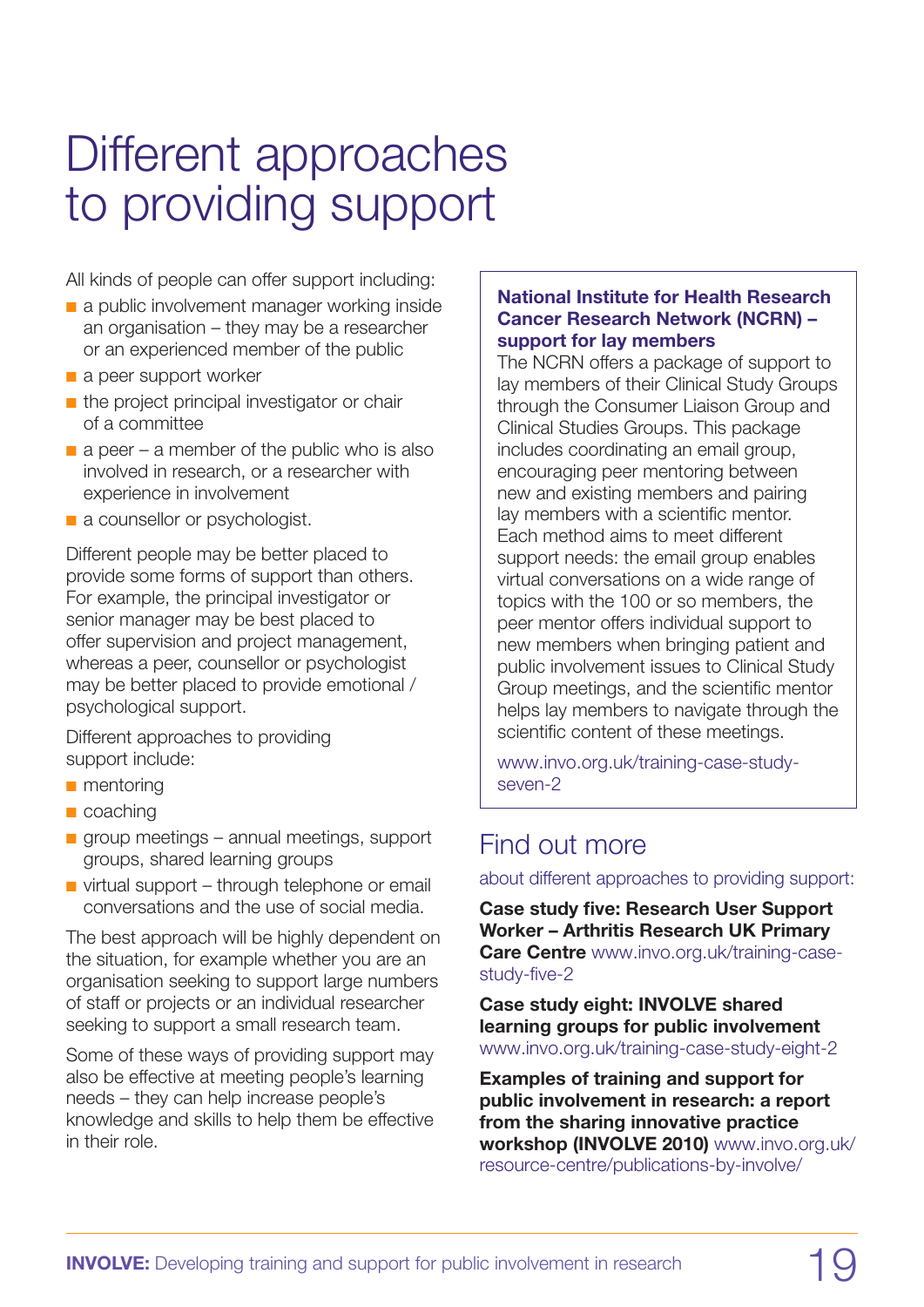## Peer support

Peer support is a valuable way for people to support each other, gain confidence in their role and learn strategies and skills from each other about involvement in research. Many of the examples of support described in this report and in the online resource include an element of peer support, from advisory groups and panels to peer interviewing and support workers.

The key feature of this approach is the exchange of support between people who share a common experience and are on a level with each other. Whether in a group setting or on a one-to-one basis, people are offering each other support on an equal or shared basis. This can be of particular value to people who share experience of a health condition or disability, who can understand each other's circumstances and needs in a way that others without this experience might not.

Peer support can often develop informally and it is possible to encourage people to support each other by creating the right environment or facilitating particular activities. Examples include:

- **n** when holding meetings or events build in time for socialising to encourage informal conversations and sharing experiences
- n encouraging members of a group to discuss their own experiences of a particular condition or their training and support needs
- setting up a peer mentoring system between more experienced members of a panel or group and new members just joining
- **n** exchanging contact details, setting up an online forum or email groups.

#### **Peer support: the perspective of a user support worker**

Carol Rhodes, Patient and Public Involvement (PPI) Coordinator at the Arthritis Research UK Primary Care Centre, believes that having experience of a musculo-skeletal condition makes a huge difference with the Research User Group she supports. The original group asked to have someone with a musculoskeletal condition in the role, as they wanted a person who would understand things from their perspective.

"I think it was good that I had no research experience so I could see things from their viewpoint; so when I don't understand what is being said in a meeting then the rest of the group is more likely to admit that they don't. Also I can say that I think we need to stop for a break now as my joints are aching so others must be also."

www.invo.org.uk/training-case-studyfive-2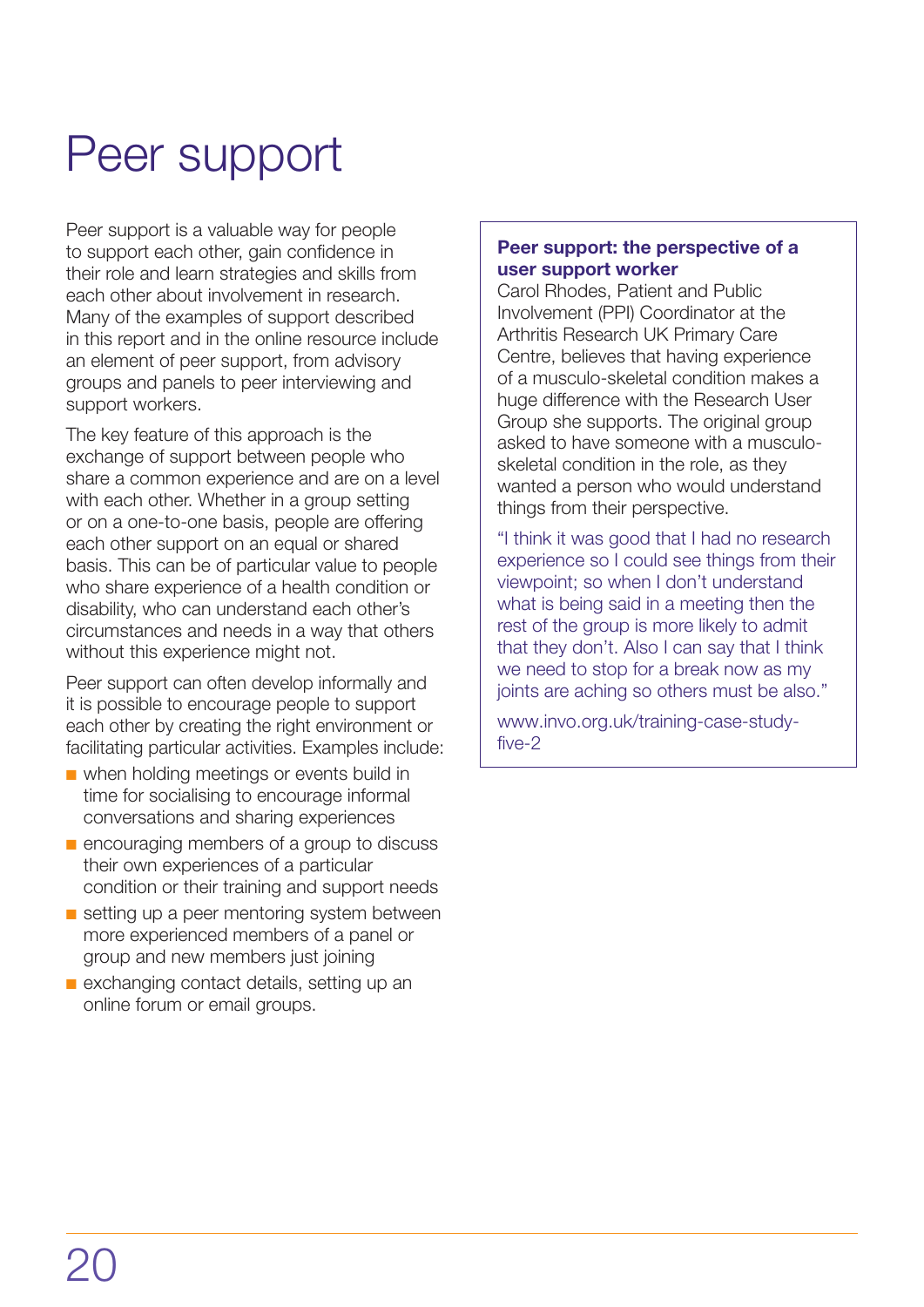#### **Peer support: for service user researchers**

Rethink Mental Illness has carried out a number of small research projects with service user researchers. One of the features that emerged from early experiences was the need for peer mentoring in the form of support from an experienced service user researcher who was not part of the team. This has now been offered in two projects, most recently an exploration of Recovery for people with a bipolar diagnosis. In this project, the peer mentor was employed for a total of eight days over the course of the project to support the team as and when they wanted. She also attended a few meetings with the group.

The members of the team had different needs and sought support for different issues, including: general debriefing and feedback after interviewing, personal support in a crisis and assistance with analysis. One of the service user researchers described the support offered as 'invaluable'. She found it useful that the peer mentor had experience both of research and of mental health problems. She valued the opportunity to talk to someone who was outside of the organisation when she had concerns about the research or doubts about her own skills – issues she did not feel able to talk to the researchers about, at least initially.

More information about training for peer interviewers in the Rethink projects is available in case study 16: Training for peer interviewers at Rethink www.invo. org.uk/training-case-study-16-2

#### **Patient and Public Involvement (PPI) exchange – one-to-one peer support for research staff**

This approach to peer support was developed by some of the specialist advisors for public involvement in the National Institute for Health Research (NIHR) Research Design Services (RDS). Staff members who lead on public involvement in neighbouring RDS have arranged mutual visits with the aim of sharing experiences of their role and learning from each other. Once specialist advisors have paired up, they plan the visits to each other's site, arrange to meet with other staff as appropriate and decide on topics for discussion. Reflecting on the experience of an exchange, one specialist advisor noted:

"The value of the PPI exchange was to be able to focus on our PPI practice in greater detail than in the national RDS shared learning group. Face-to-face visits were important in gaining a greater insight into one another's locations and our intellectual interests. The meeting enabled us to build trust and offer mutual support for some of the challenging aspects of our roles. It was very useful to have preplanned structure for our discussions – although we did occasionally get excited and wander off topic! The PPI exchange was a good way of gaining support, sharing expertise and developing ideas for future collaborations."

For more information about the shared learning groups see case study eight: INVOLVE shared learning groups for public involvement www.invo.org.uk/trainingcase-study-eight-2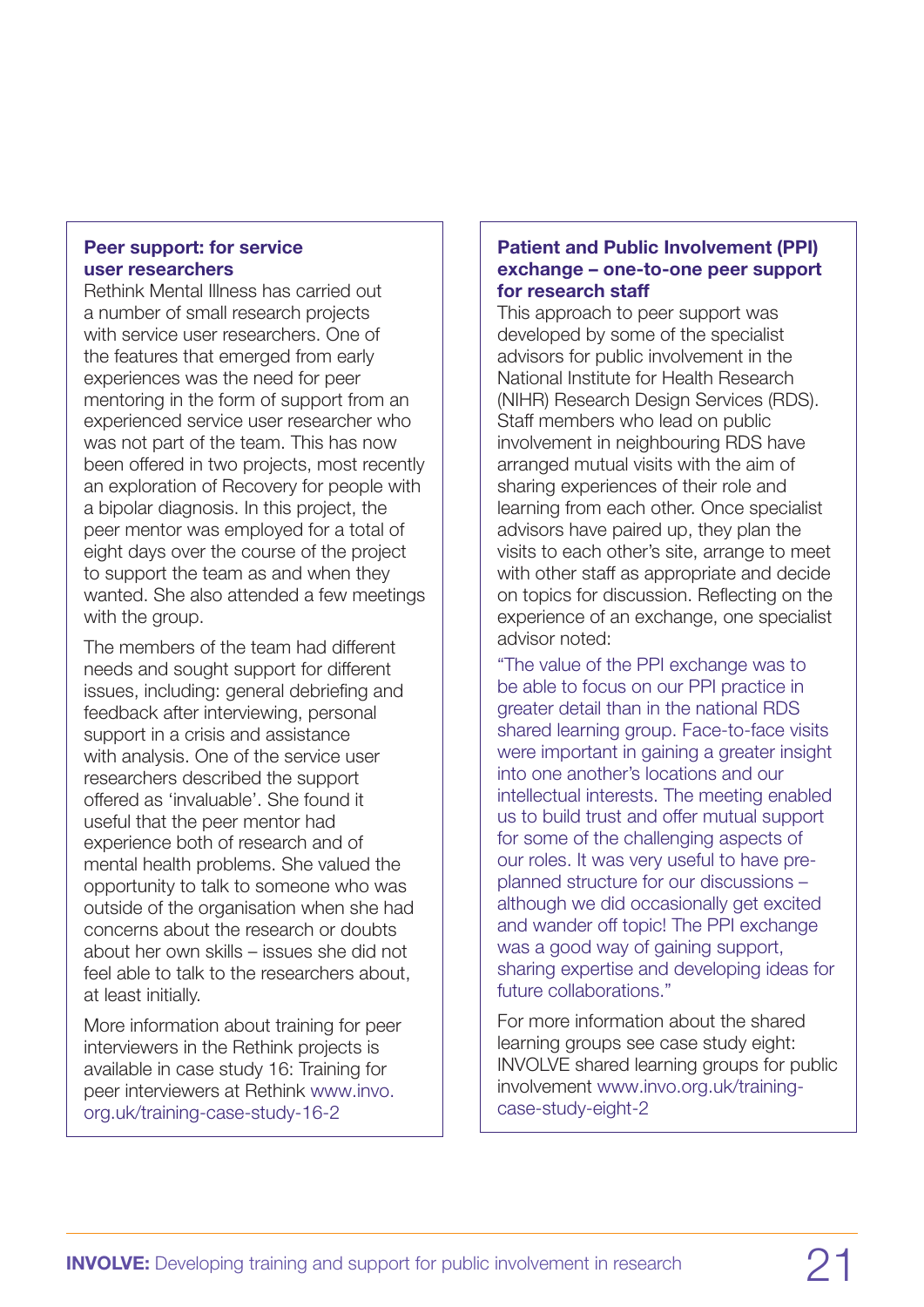## Issues to think about before you start – support

**Make sure the person providing support has sufficient time and resources to fulfil this role.** Ensure that they have the skills and knowledge to either manage different support needs or to refer people to other services.

**Be clear about the boundaries to the support you will provide.** You could provide this in a written statement so people are clear about the support they can expect.

**Be proactive in offering support.** It is better to provide more support than is needed and then reduce it, than to not offer any support until a crisis has occurred.

**All kinds of people will have the skills and interest to get involved in research.** It might seem that involvement won't suit some groups of people, for example those with aphasia, at the end of life, or people whose first language isn't English – but with the right approach, these individuals can make valuable contributions. It is important to match support and the type of involvement to individual needs, so that some of the perceived barriers to involving a wide range of people can be overcome.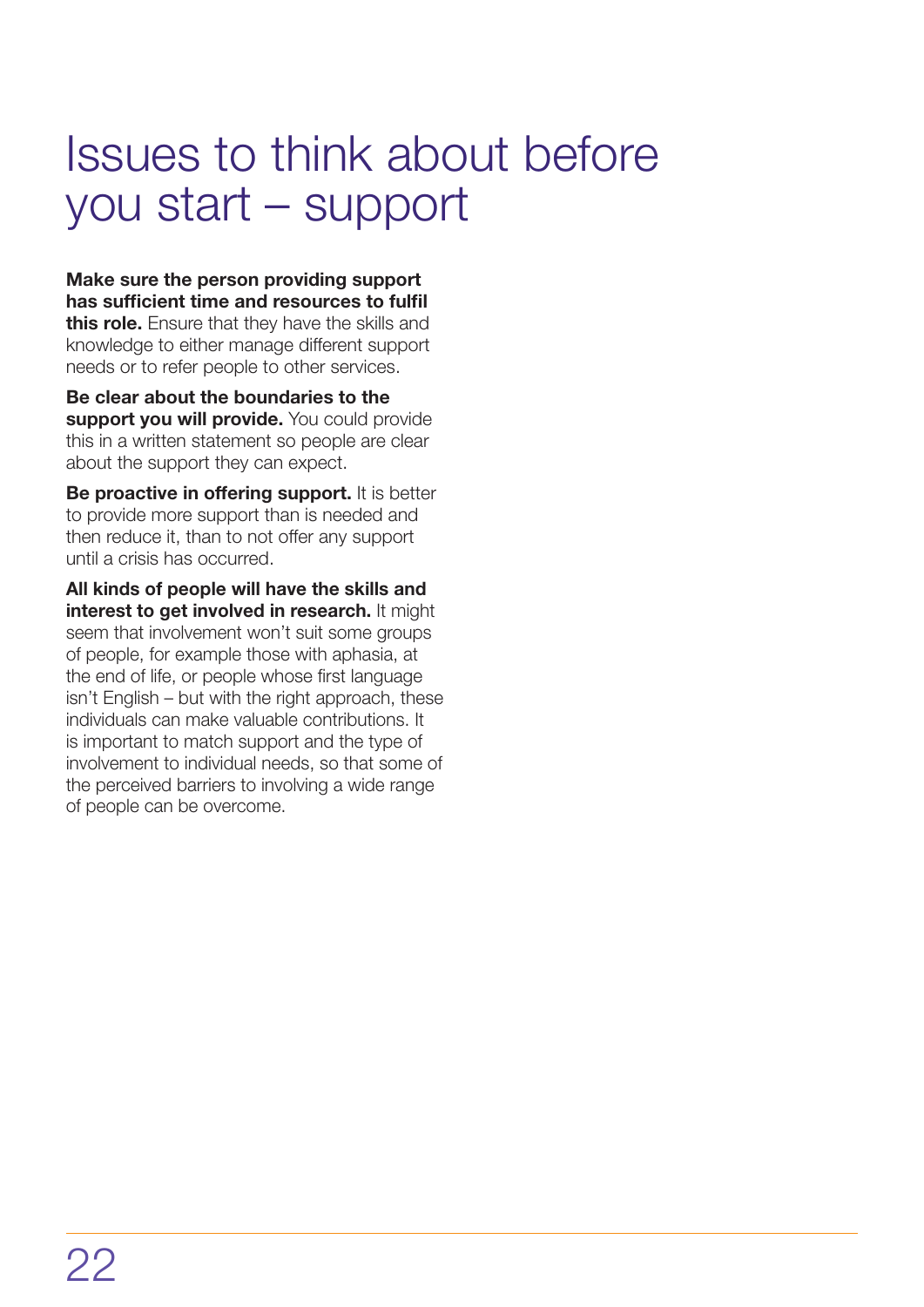# Budgeting for support

The costs of support will vary enormously depending on the approach that is used. The key issue is to ensure there is sufficient funding available to cover all the costs, for example time for staff and members of the public, venue / room hire and travel costs for people to attend group meetings.

It's important to build in all the relevant costs for support in any funding bid for a project with public involvement. You need to be clear about which individual is responsible for providing support, how much of their time is being allocated to this role and what resources they will need.

Do not underestimate the time needed to provide support – in a large organisation with lots of involvement activity, it might require a full-time staff member, or in individual projects, frequent meetings with individual members of research teams.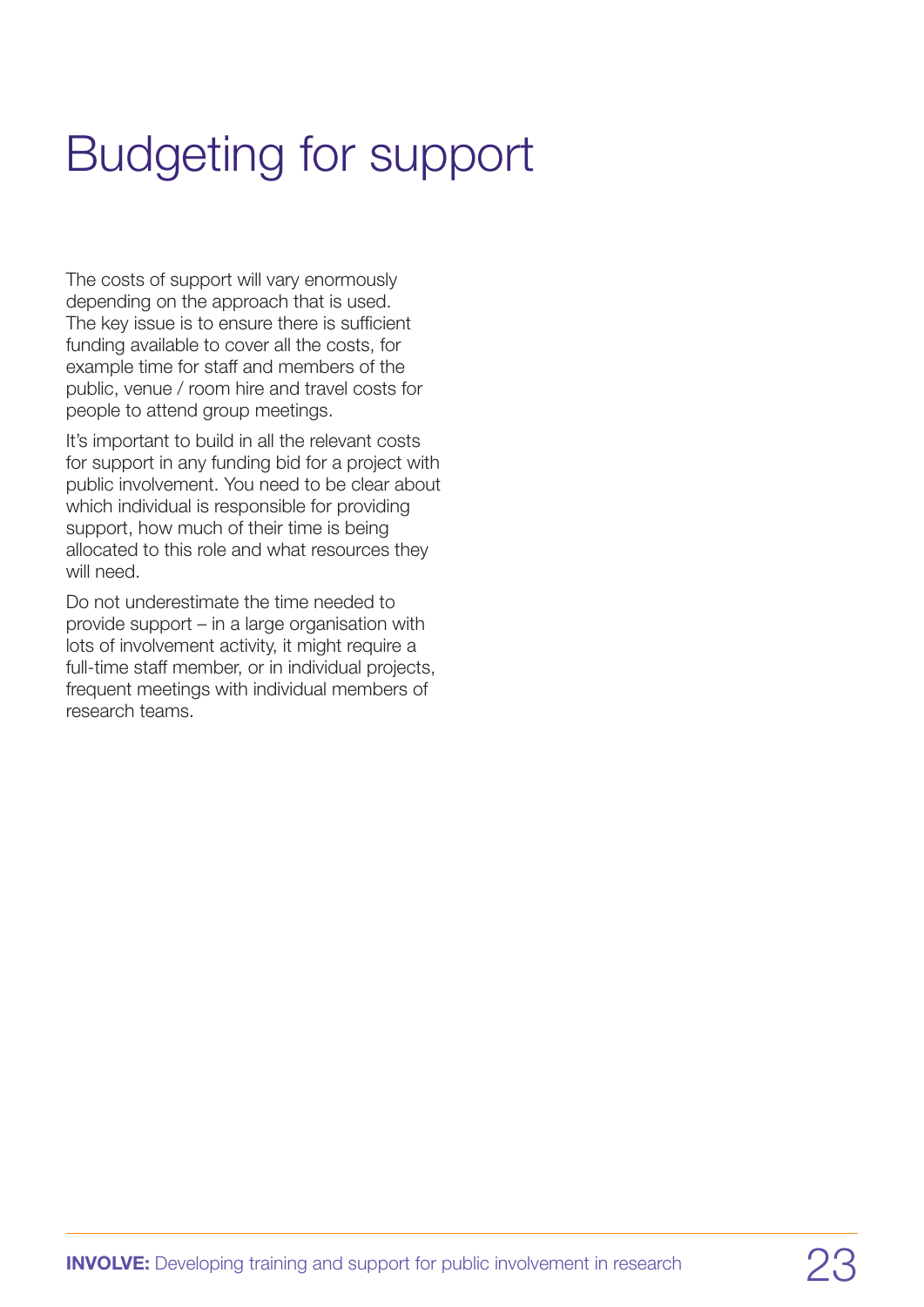## Carrying out a needs assessment for training and support

A needs assessment (sometimes called a needs analysis) is a way to find out what training or support to provide. The aim is to fill any gap between the skills and knowledge people already have and the skills and knowledge they need for their involvement role. Carrying out a needs assessment may be relevant for members of the public and researchers.

There are different ways to carry out a needs assessment for an individual or for a group. It can be as simple as having a one-to-one conversation with someone, or it may involve organising a group meeting or conducting a more formal survey of a large group.

The case studies highlighted in this report and the online resource describe some approaches used for assessing training needs. Identifying support needs is likely to happen in a more informal way, through conversations, as people experience their role. Trying to develop an integrated training and support package is likely to be more effective.

You will need to:

**1. Identify what skills, knowledge, experience and support are needed for a particular involvement role** – look at the job description where relevant and / or talk to people who have been in that role for some time.

**2. Ask people to reflect on the skills, knowledge, experience and support they have that help them to fulfil this role, and aspects of the role they may find challenging** – this includes asking people about the activities they carry out, how important they feel these are and how confident they feel in this role.

**3. Identify training and support needs** – ask people to identify specific areas where they would like to increase their confidence and/or build on their skills or knowledge to help them become more effective.

#### **Informal approach to assessing training needs**

The Arthritis Research UK National Primary Care Centre used an annual meeting of their service user group to ask about people's training needs. They designed posters with suggested options for training and space for people to suggest other ideas. People were invited to 'vote', with post-it notes, for their top three choices for training.

www.invo.org.uk/training-case-studynine-2

It can also be helpful to ask about people's learning styles, for example whether they would prefer in-house training, attending external courses, e-learning, books, or shadowing as a method of learning.

It is likely that a needs assessment will identify more than one training and support need and different preferences as to how this is provided. Making a decision about what training and support to provide and in what format will then require a dialogue between all the stakeholders involved – training managers, budget holders and potential trainees. This can help to prioritise training and support based on the:

- $\blacksquare$  urgency / timeliness of the need
- $\blacksquare$  extent of the need how many people need training and support
- $\blacksquare$  the resources available and potential sources of training and support.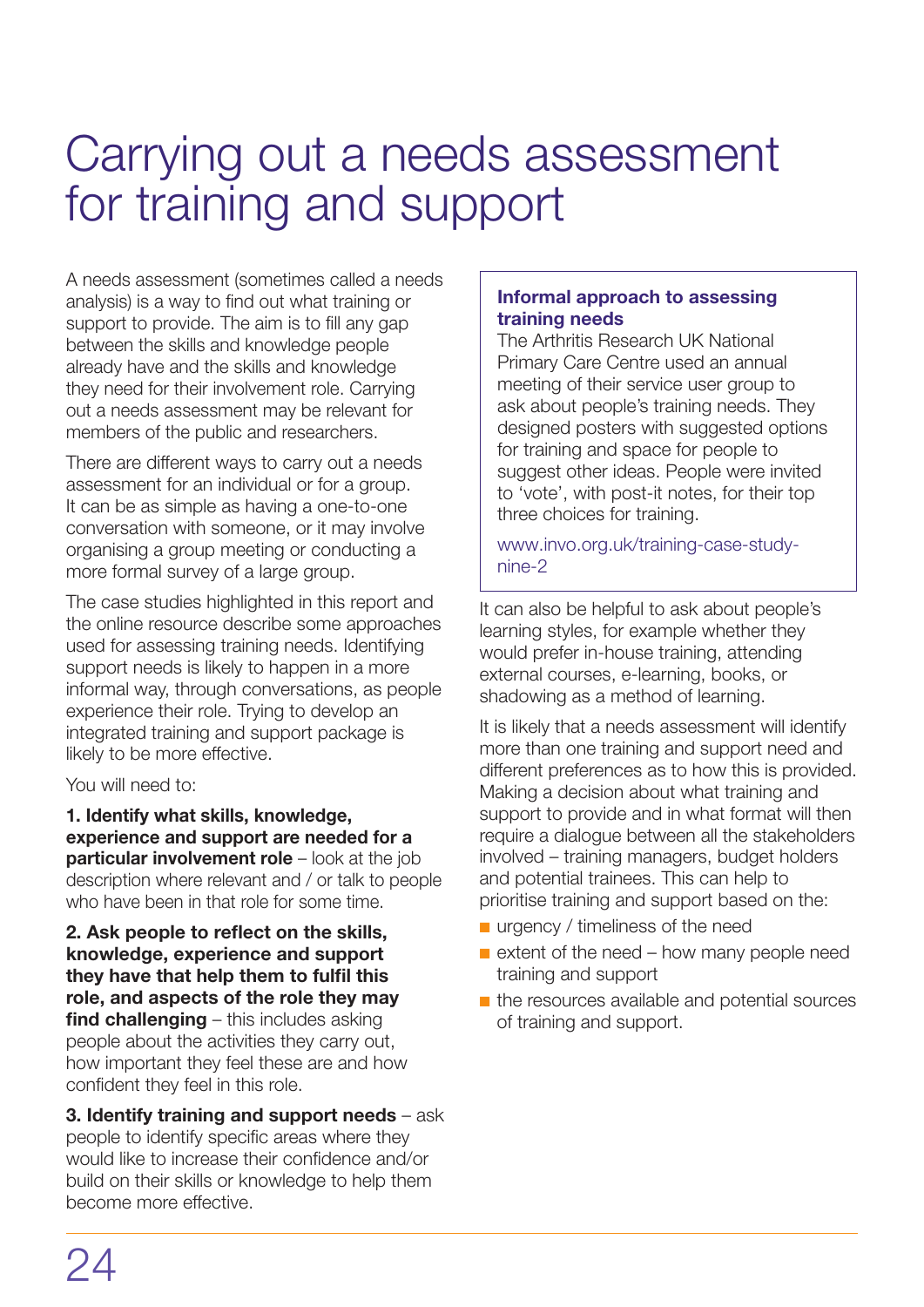#### **Training needs assessment of researchers at the University College London Comprehensive Biomedical Research Centre**

In one of the Biomedical Research Centres in London, the public and patient involvement manager wanted to find out more about researchers' training needs and what would attract them to training for public involvement, for example topic preferences, time of day, length of sessions and so on. A brief survey was used to ask researchers about their training needs. Every effort was made to ensure the survey was quick and easy. It was available online and also given out at in-house research events, such as research governance training and a symposium for young researchers. The results of the survey are helping to plan a programme of training.

<www.invo.org.uk/training-case-study-11-2>

#### **When is the best time to carry out a needs assessment?**

Although it is helpful to provide some kind of training and support before people take on a new role, for example via an introduction/ induction event, until they have spent some time on the job, they may not know what further training or support would be useful. In addition, people's involvement roles may develop over time extending into new areas of responsibility. Therefore carrying out a needs assessment is not a one-off event. It is best carried out after people have had time to learn about their role, and then repeated regularly in parallel with the individual's (or group's) personal development.

It is important to be realistic about training and support opportunities and not to raise expectations too high. If you ask about people's needs, then you need to be prepared to respond relatively quickly. For example, if people are asked about training and then don't receive any, they can get disenchanted. Think about the availability of funding and possible sources of suitable training and support when carrying out an assessment – you may need to limit what you ask about/offer.

### Find out more

about needs assessments:

**Case study nine: Informal approach to assessing training needs** www.invo.org.uk/ training-case-study-nine-2

**Case study ten: Assessing training needs for patient advocates involved with the Diabetes Research Network** www.invo.org. uk/training-case-study-ten-2

**Case study 11: Training needs assessment of researchers at the National Institute for Health Research (NIHR) University College London Hospitals Biomedical Research Centre** www.invo.org.uk/training-casestudy-11-2

**Mental health researchers' Toolkit for involving service users in the research process: sample training needs analysis form** www.mhrn.info/pages/mental-healthresearchers-toolkit-for-involving-service-usersin-the-research-process.html